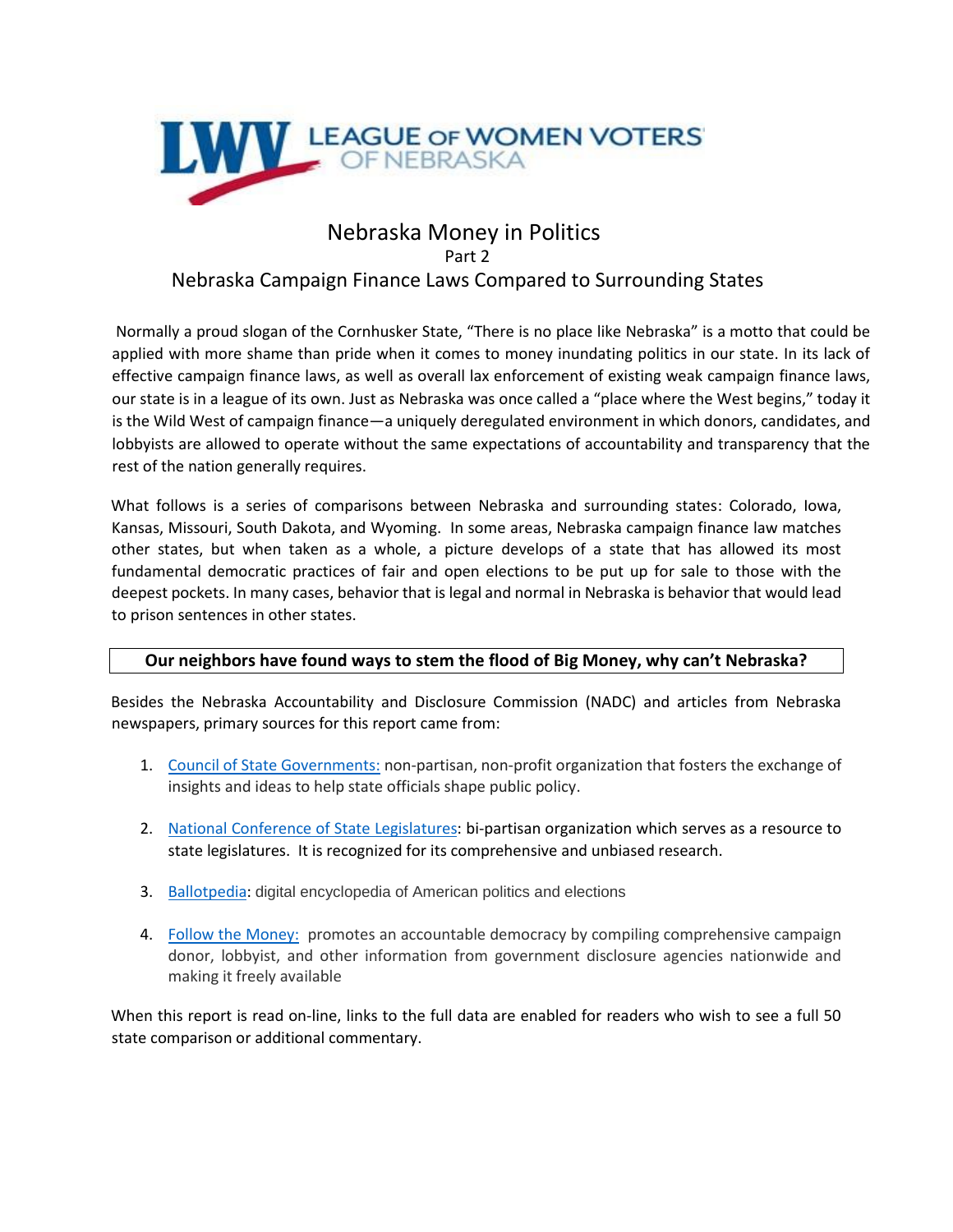## **Campaign Donation Limits by Individuals**

**Only eleven states impose no contribution limits on individual donors** (besides Nebraska, Alabama, Indiana, Iowa, Mississippi, North Dakota, Oregon, Pennsylvania, Texas, Utah, and Virginia). The other **39 states restrict** the amount of money any one individual can contribute to a state campaign. The 50-state average for a contribution limit by individuals to a state senate race was \$2508. The Nebraska surrounding five-state average for the states with a limit was \$1160 for the lower house and \$1260 for the upper house.

| <b>State</b>    | <b>State Legislature</b><br>upper house | <b>State Legislature</b><br>lower house | <b>Notes</b>              |  |
|-----------------|-----------------------------------------|-----------------------------------------|---------------------------|--|
| Colorado        | \$200                                   | \$200                                   | Limits apply per election |  |
| lowa            | Unlimited                               | Unlimited                               |                           |  |
| Kansas          | \$1000                                  | \$500                                   | Limits apply per election |  |
| Missouri        | \$2600                                  | \$2600                                  | Limits apply per election |  |
| <b>Nebraska</b> | Unlimited                               | Unlimited                               |                           |  |
| So. Dakota      | \$1000                                  | \$1000                                  | Limits apply per election |  |
| Wyoming         | \$1500                                  | \$1500                                  | Limits apply per election |  |

**Donation Limits from Individuals--Nebraska and Surrounding States.**

#### *[Ballotpedia](https://ballotpedia.org/State-by-state_comparison_of_campaign_finance_requirements)*

## **Campaign Donation Limits by Non-individuals**

Unlike other states, Nebraska campaign finance law does not differentiate between types of nonindividuals such as corporations, unions or political action committees (PACs). In Nebraska there is no limit to the amount any type of non-individual may contribute to candidates.

| <b>State</b>    | <b>PAC Contributions</b>                                                                                                                                              | <b>Corporate Contributions</b>                                                          | <b>Union Contributions</b>                                                            |
|-----------------|-----------------------------------------------------------------------------------------------------------------------------------------------------------------------|-----------------------------------------------------------------------------------------|---------------------------------------------------------------------------------------|
| Colorado        | "Small Donor" Committees:<br>\$5,675/governor & statewide candidates<br>\$2,250/legislative candidates<br>Regular PACs and Federal PACs: Same as<br>individual limits | Prohibited                                                                              | Same as corporations                                                                  |
| lowa            | Unlimited                                                                                                                                                             | Prohibited                                                                              | Unlimited                                                                             |
| Kansas          | \$2,000/statewide candidate \$1,000/senate<br>candidate \$500/house candidate<br>Amounts are per election                                                             | Same as for PACs                                                                        | Same as for PACs                                                                      |
| Missouri        | \$2,600/candidate/election                                                                                                                                            | Prohibited                                                                              | Prohibited                                                                            |
| <b>Nebraska</b> | <b>Unlimited</b>                                                                                                                                                      | Unlimited                                                                               | <b>Unlimited</b>                                                                      |
| So. Dakota      | Unlimited                                                                                                                                                             | \$4,000/statewide<br>candidate<br>\$1,000/legislative<br>candidate<br>Per calendar year | \$4,000/statewide<br>candidate<br>1,000/legislative<br>candidate<br>Per calendar year |
| Wyoming         | Unlimited for statewide office<br>\$5,000/non-statewide office<br>Amounts are per election                                                                            | Prohibited                                                                              | Prohibited                                                                            |

**National Conference of State Legislatures**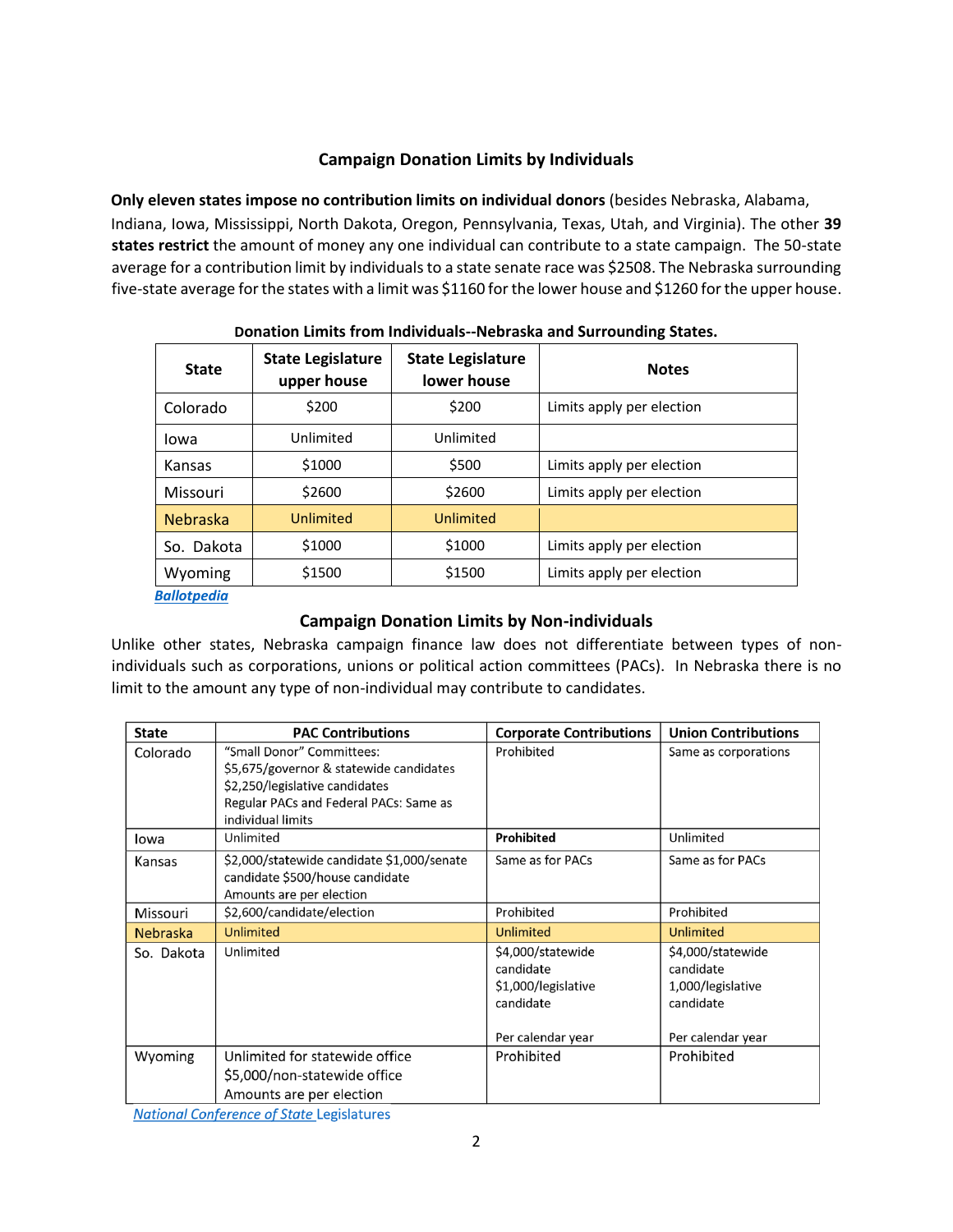Prohibiting donations from corporations is one way of eliminating the problems that arise when donations are funneled through shadowy groups who use their nonprofit status to shield donors from disclosure. In an effort to achieve greater transparency and accountability, Colorado, Iowa, Missouri, Wyoming, and the federal government have prohibited such donations, but Nebraska has not, leaving the state's voters to guess and wonder who might be bankrolling their state's politicians.

|                   |                                                 |                         |                     | <b>Recipient</b>                                |                                 |                                                           |
|-------------------|-------------------------------------------------|-------------------------|---------------------|-------------------------------------------------|---------------------------------|-----------------------------------------------------------|
|                   | <b>Federal Donation</b><br><b>Limits 2018</b>   | Candidate<br>committee  | <b>PAC</b>          | <b>Party committee:</b><br>state/district local | Party<br>committee:<br>national | <b>Additional national</b><br>party committee<br>accounts |
| D<br>$\mathbf{o}$ | <b>Individual</b>                               | \$2,700 per<br>election | \$5,000 per<br>year | \$10,000 per year<br>(combined)                 | \$33,900 per<br>year            | \$101,700 per account,<br>per year                        |
| n<br>O<br>r       | <b>Candidate committee</b>                      | \$2,000 per<br>election | \$5,000 per<br>year | <b>Unlimited transfers</b>                      | Unlimited<br>transfers          |                                                           |
|                   | <b>PAC: multi candidate</b>                     | \$5,000 per<br>election | \$5,000 per<br>year | \$5,000 per year<br>(combined)                  | \$15,000 per<br>year            | \$45,000 per account,<br>per year                         |
|                   | PAC:<br>Non-multicandidate                      | \$2,700 per<br>election | \$5,000 per<br>year | \$10,000 per year<br>(combined)                 | \$33,900 per<br>vear            | \$101,700* per account,<br>per year                       |
|                   | <b>Party committee:</b><br>state/district/local | \$5,000 per<br>election | \$5,000 per<br>year | <b>Unlimited transfers</b>                      | Unlimited<br>transfers          |                                                           |
|                   | <b>Party committee:</b><br>national             | \$5,000 per<br>election | \$5,000 per<br>year | <b>Unlimited transfers</b>                      | Unlimited<br>transfers          |                                                           |

# **Federal Campaign Donation Limits**

*[Federal Election Commission](https://www.fec.gov/help-candidates-and-committees/candidate-taking-receipts/contribution-limits/)*

According to the Federal Election Commission, **corporations** and **labor unions** are completely prohibited from contributing to **political** candidates. Compared to federal laws, Nebraska's finance law is permissive in the extreme. Although state and federal laws certainly don't always need to concur, it's worth noting that what happens routinely and habitually in Nebraska would be prosecuted as a crime at the federal level.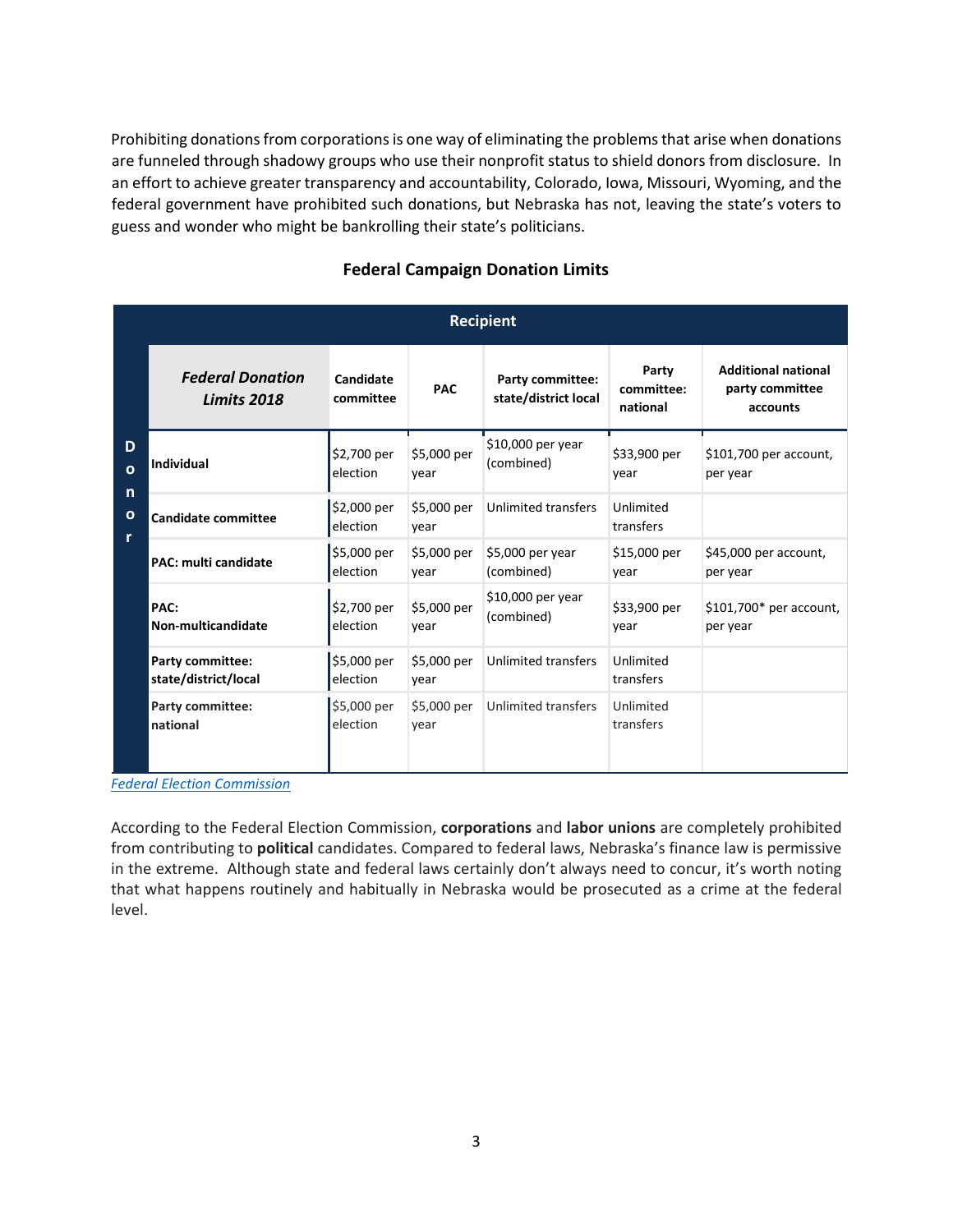| <b>State</b>    | <b>Reporting threshold</b><br>2006 | Percentage of all contributions<br>2006 |
|-----------------|------------------------------------|-----------------------------------------|
| Colorado        | \$359.82 or less                   | .9%                                     |
| lowa            | \$50 or less                       | .3%                                     |
| Kansas          | \$200 or less                      | 2%                                      |
| Missouri        | \$100 or less                      | 7.5%                                    |
| <b>Nebraska</b> | \$250 or less                      | 30.5%                                   |
| So. Dakota      | \$200 or less                      | 12.3%                                   |
| Wyoming         | Under \$25                         | .1%                                     |
| 50 state Av.    | \$100                              | 3.8%                                    |

## **Itemized Donations Threshold**

*[Follow the Money](https://www.followthemoney.org/research/institute-reports/no-small-change)*

**Contributing to Nebraska's lack of campaign finance regulation is its high threshold for itemizing donations--250 percent of the fifty-state average.** All campaign donations, down to the penny, must be recorded with the donor's name and address and deposited by the candidate's committee. When the cumulative total of donations from any individual or non-individual exceed \$250 within a calendar year, they are itemized listing the name and address of the contributor on the Candidate's Campaign Statement. The sum of all donations from individuals and non-individuals the candidate received that were \$250 or less is listed as an aggregate amount--not itemized. (Note: It was found during the course of this study that some Campaign Statements itemized \$250 donations, but it seems to be a misunderstanding—only donations **over \$250** are itemized; donations \$250 **or less** are not required to itemized.)

## **Nebraska's \$250 Black Hole/Lax Enforcement**

**In the 2016 Legislative races, 23% (\$1,226,668) of all reported donations went unitemized**. That's a substantial amount of money for which the source and amount can be kept secret. This is where the lack of enforcement begins to add up. The NADC does not track individuals in a consistent manner. Individuals contribute using various names and addresses even though:

- The *[NADC Treasurer's Guide](http://www.nadc.nebraska.gov/pdf/2016CandidateComTreasGuideDraft31Jul15.pdf)* [s](http://www.nadc.nebraska.gov/pdf/2016CandidateComTreasGuideDraft31Jul15.pdf)tates: "A person may not make a contribution in a name other than the person's legal name."
- *[Nebraska Political Accountability and Disclosure Act](http://www.nadc.nebraska.gov/pdf/political-accountability-disclosure-act.pdf)* [\(](http://www.nadc.nebraska.gov/pdf/political-accountability-disclosure-act.pdf)NPADA) 49-1473: "Contributions; legal name of contributor; violation; penalty. A contribution shall not be made, directly or indirectly, by any person in a name other than the name by which that person is identified for legal purposes. Any person violating the provisions of this section shall be guilty of a **Class III misdemeanor**." A Class III misdemeanor in Nebraska includes the possibility of incarceration.

Part 1 of this report included a list of 526 contributors who donated \$1000 or more to legislative candidates in 2016. Names on the list which appear to be same person but appear as two or more separate individuals were highlighted in gray--including Governor Ricketts who appears multiple times with slight variations of his name. This places a cloud over NADC data as there is an element of uncertainty about the accurate dollar amount of donations made by any specific individual. The Omaha World-Herald*,*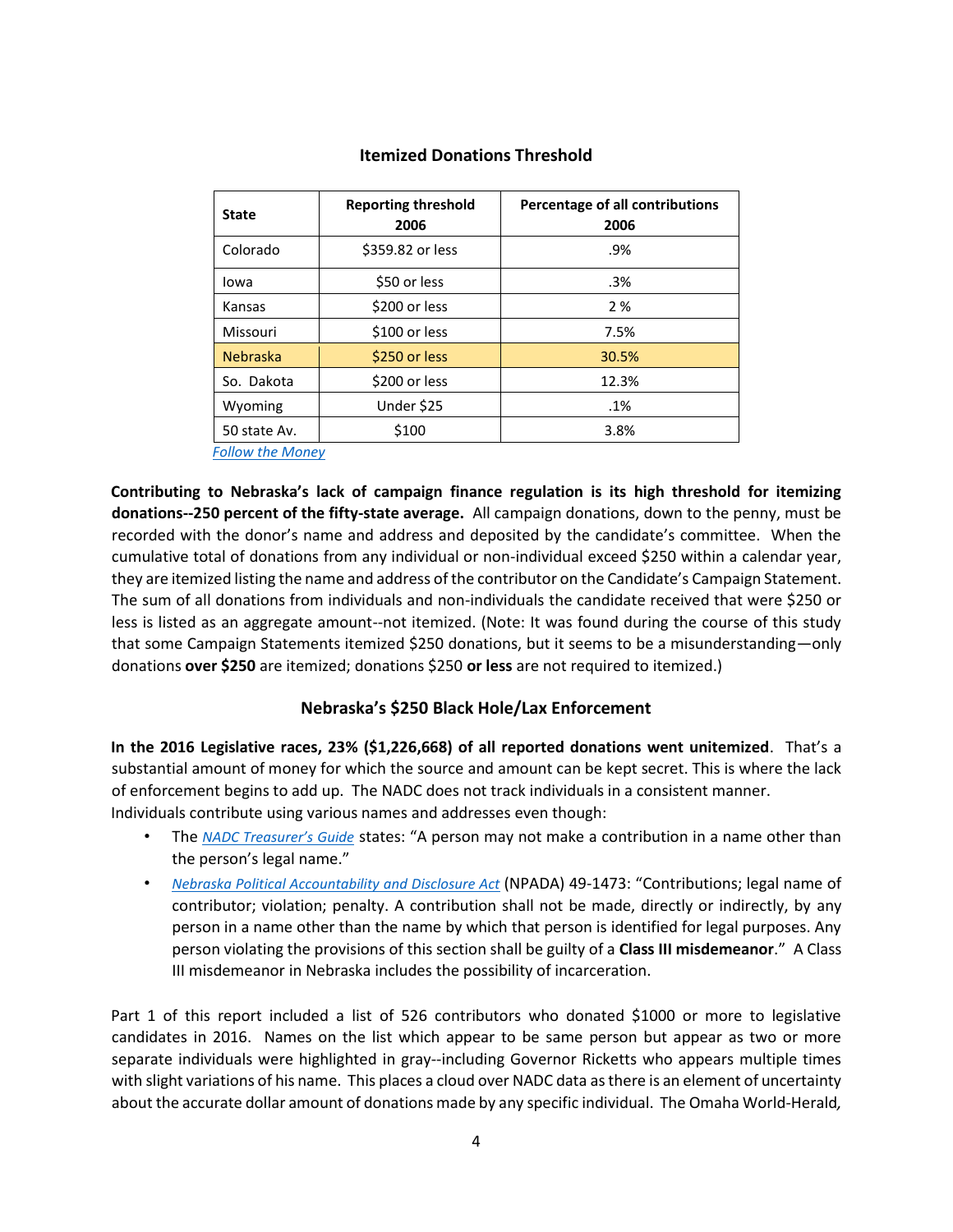in its [dataomaha.com](https://www.dataomaha.com/campaign-finance) Nebraska Campaign Finance website [FAQ,](https://www.dataomaha.com/campaign-finance/about) lays out several issues with NADC data collection and explains why NADC's data presentation is confusing and less than fully transparent. Given that a muddled display of data benefits the state's politicians at the expense of the general public, this would seem to be a crucial area for improvement and reform.

Citizens are required to use their legal name when registering to vote. Drivers licenses and Social Security Cards also require legal names. It doesn't seem a stretch to require the same when donating.

A prime example of the loose enforcement of this rule comes from Gov. Ricketts. At the NADC, Gov. Ricketts has been turned into four separate individuals, three of whom have their own donation record. The addresses provided however confirm the opposite as they verify, in fact, the four are actually one person.

When donating, the governor has used his home address in Omaha, his official post office box at the Capitol and an address for [Drakon, LLC,](https://www.bbb.org/us/ne/omaha/profile/business-promotion/drakon-llc-0714-300104010) a business he owns in downtown Omaha. When he files his Statement of Financial Interests with the NADC, he lists his name as **John Peter Ricketts, but uses the Office of the [Governor's Post Office Box](https://governor.nebraska.gov/contact-governor) at the State Capitol.** 

| <b>NEBRASKA</b><br><b>ACCOUNTABILITY AND</b><br><b>DISCLOSURE COMMISSION</b><br>11th Floor, State Capitol<br>P.O. Box 95086<br><b>Lincoln, NE 68509</b><br>(402) 471-2522 |                                                                                                                                                                                                                                                                                                                                                                                                   | <b>NADC FORM C-1</b>   |  | <b>STATEMENT</b><br>ΩF<br><b>FINANCIAL</b><br><b>INTERESTS</b> |  |
|---------------------------------------------------------------------------------------------------------------------------------------------------------------------------|---------------------------------------------------------------------------------------------------------------------------------------------------------------------------------------------------------------------------------------------------------------------------------------------------------------------------------------------------------------------------------------------------|------------------------|--|----------------------------------------------------------------|--|
|                                                                                                                                                                           | . Individuals listed uner Sections I - A & B of the General Information - Filing Requirements on page<br>. Dollar values need not be reported for any item, except for item 11.<br>File with the Nebraska Accountability and Disclosure Commission and with the election commissior<br>. Persons who fail to file this report or otherwise do not comply with the reporting provisions of the lay |                        |  |                                                                |  |
| TEM <sub>1</sub>                                                                                                                                                          | YOUR I AME, ADDRESS AND PHONE NUMBER                                                                                                                                                                                                                                                                                                                                                              |                        |  |                                                                |  |
| Vame                                                                                                                                                                      | <b>JOHN PETER RICKETTS</b>                                                                                                                                                                                                                                                                                                                                                                        |                        |  |                                                                |  |
| Address<br>PO BOX 94848                                                                                                                                                   |                                                                                                                                                                                                                                                                                                                                                                                                   | LINCOLN<br>NE<br>68509 |  |                                                                |  |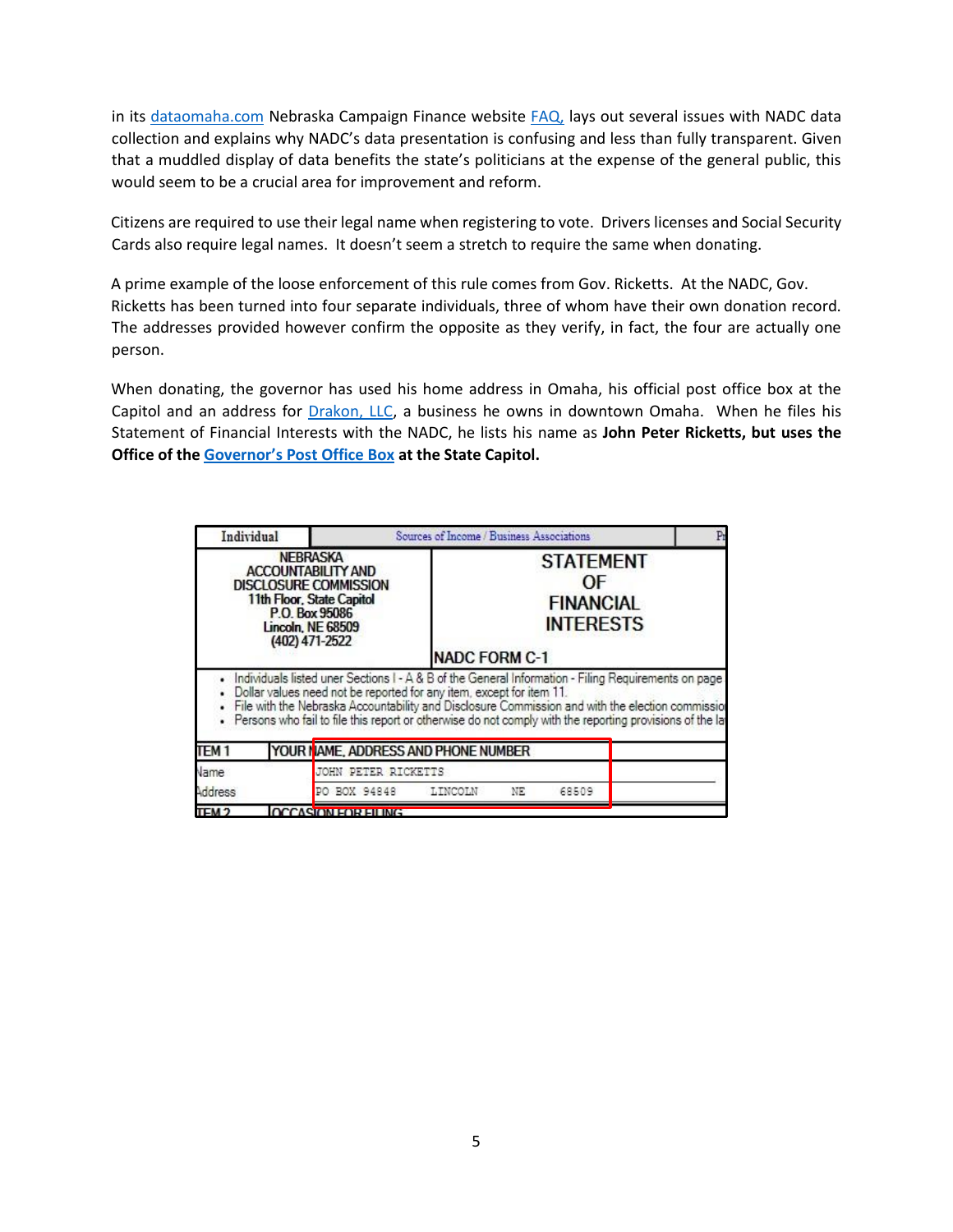Below is a list copied from NADC records showing the various names and addresses our Governor uses when he donates and the amounts for each name and address. For the public not in the know, the NADC records each variation as a separate individual with a separate donation record. This makes it very hard for a lay person to figure out just how much the Governor has donated. None of these variations of the same person include donations to candidates \$250 or less.



NADC: Where One Plus One Equals One—or maybe 3.

When two individuals donate as in the example below of John and Mary Smith, NADC treats them as if they were one unique individual.

| Individual donor  | amount litemized |    |
|-------------------|------------------|----|
| John Smith        | \$250            | no |
| Mary Smith        | \$250            | no |
| John & Mary Smith | \$250            | no |
| total             | \$750            | no |

When either John or Mary donate separately, that donation is listed as coming from another completely different individual. Here is where the NADC data collection veers off the tracks—in this example, two people have donated a total of \$750, none of which will be itemized because, based upon the NADC's passive and unsystematic bookkeeping procedures, these are treated as three unique individuals each donating \$250—and none of the three donations will be itemized because each of them is technically below the itemizing threshold**. This obvious loophole in the current system is, perhaps, an explanation for why Nebraska has a relatively high percentage of unitemized donations compared to surrounding states.**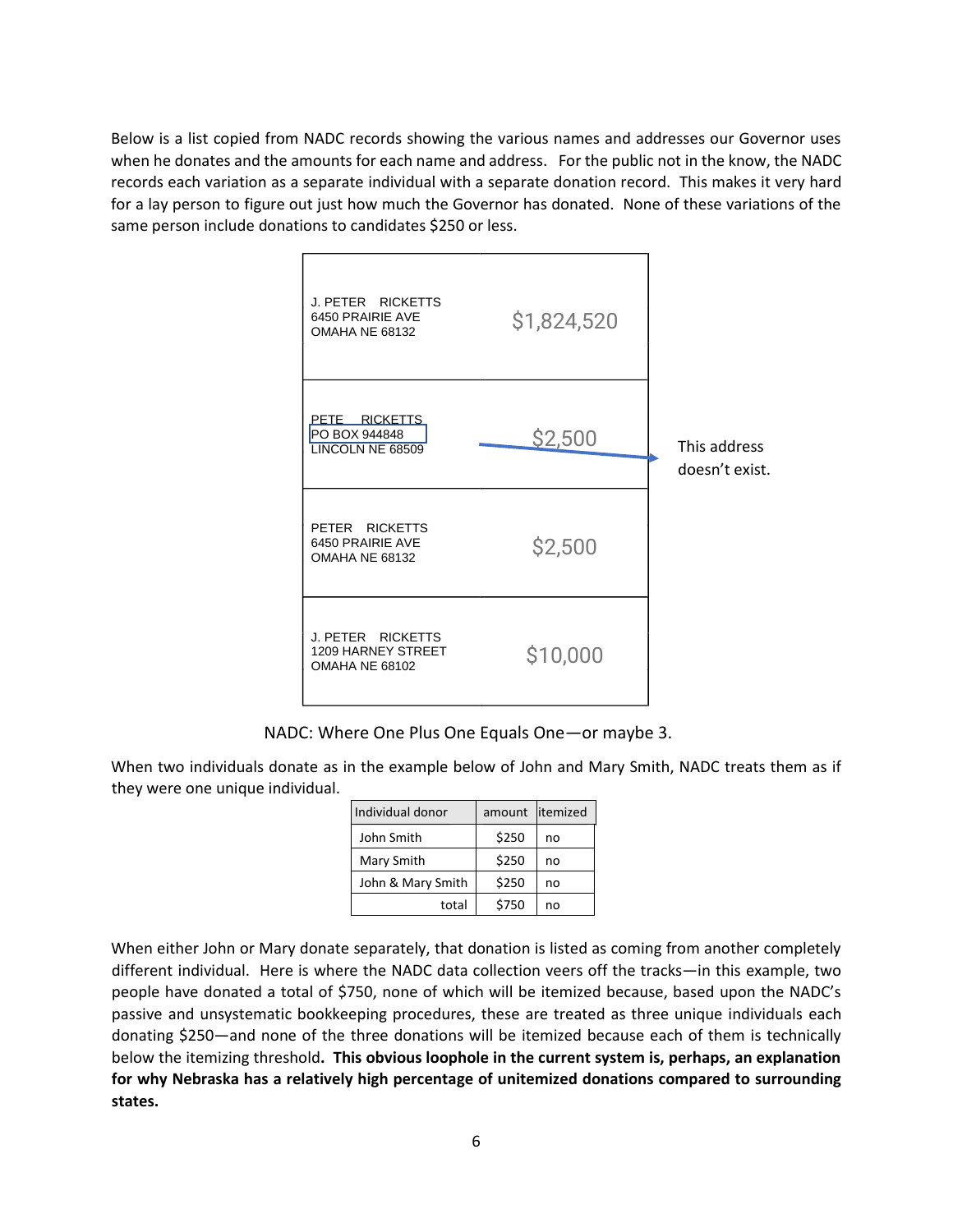The accounting procedures of the NADC fly in the face of common sense. Any casual observer or member of the general public, untrained in the law and unfamiliar with campaign finance rules, can determine that a human with three different versions of a name is still just one human and that two persons are not one individual. Common sense would dictate that each single human being should have his or her own **individual donation record—one per person**. The NADC Treasurer's Guide seems to confirm this: "*A contribution drawn on a joint checking account shall be considered a contribution from the person signing the check, unless the check is accompanied by a statement indicating the amount to be attributed to each person…"* 

The list that follows was taken fro[m](https://www.followthemoney.org/show-me?s=NE&c-exi=1&c-r-ot=S&y=2016#[{1|gro=c-t-id) **FollowtheMoney.org**, downloaded 7/1/17 showing donations to 2016 Nebraska Legislative Candidates. It shows two individuals donating as a unit and one of the individuals donating separately. The NADC treats them like two different entities. In the interest of accuracy, the relationship of the two individuals donating as one individual is not known—they might be a married couple, yet again they might have another relationship such as parent/child, siblings, or just two people with the same last name.

This list demonstrates that the number of contributors and the amount they have donated as recorded by the NADC is most likely **highly inaccurate**.

| CZYZ, JAMES                 | Individual | \$1,000.00 |
|-----------------------------|------------|------------|
| CZYZ, JAMES & MARY          | Individual | \$1,000.00 |
| HADLEY, GALEN               | Individual | \$500.00   |
| HADLEY, GALEN & MARILYN     | Individual | \$500.00   |
| HARRIS, BEN H               | Individual | \$1,000.00 |
| HARRIS, BEN H & MAJA        | Individual | \$250.00   |
| HARTNETT, D. PAUL           | Individual | \$600.00   |
| HARTNETT, PAUL & MARJORIE   | Individual | \$450.00   |
| HAWKS, HOWARD               | Individual | \$2,000.00 |
| HAWKS, HOWARD & RHONDA      | Individual | \$1,500.00 |
| HAWKS, RHONDA A             | Individual | \$2,500.00 |
| HAWKS, RHONDA A             | Individual | \$500.00   |
| HEJKAL, RITA                | Individual | \$1,000.00 |
| HEJKAL, THOMAS & RITA       | Individual | \$2,000.00 |
| MANHART, NICHOLAS & CAROLYN | Individual | \$1,350.00 |
| <b>MANHART, NICK</b>        | Individual | \$250.00   |
| NELSON, STEPHAN D & ELMA    | Individual | \$500.00   |
| NELSON, STEPHEN D           | Individual | \$1,000.00 |
| POLLOCK, ANDREW             | Individual | \$150.00   |
| POLLOCK, ANDY & KRIS        | Individual | \$37.69    |
| RUBIN, BARRY                | Individual | \$500.00   |
| RUBIN, BARRY                | Individual | \$200.00   |
| RUBIN, BARRY & WHITNEY      | Individual | \$1,750.00 |
| SCHIMEK, DIANNA             | Individual | \$250.00   |
| SCHIMEK, HERBERT & DIANNA   | Individual | \$827.40   |
| SCUDDER, EARL               | Individual | \$300.00   |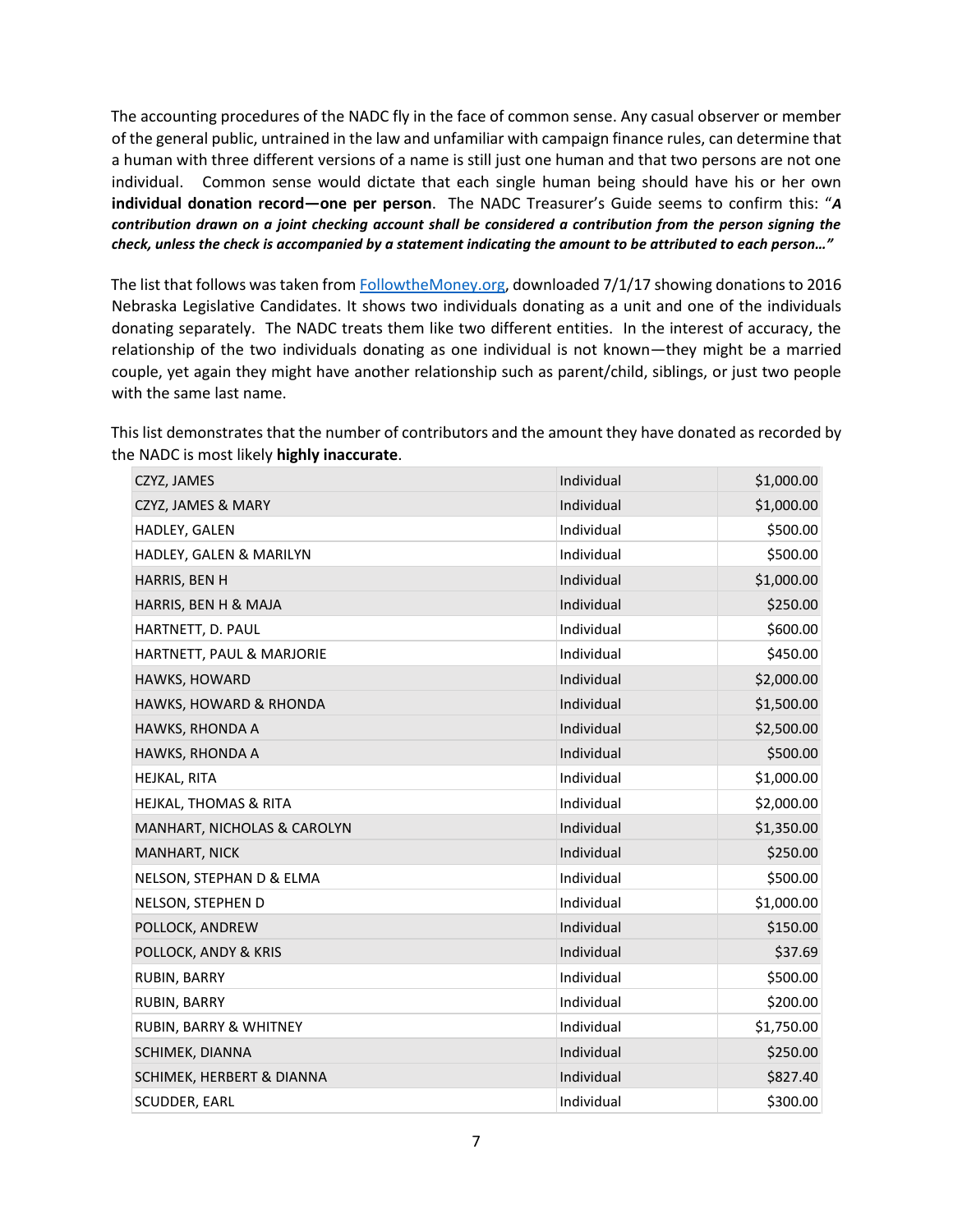| <b>SCUDDER, EARL &amp; PATRICIA</b> | Individual | \$2,725.00 |
|-------------------------------------|------------|------------|
| SULLIVAN, MARK                      | Individual | \$400.00   |
| SULLIVAN, MARK & KAREN              | Individual | \$350.00   |
| SUTTLE, JAMES & DEBORAH             | Individual | \$250.00   |
| SUTTLE, JAMES H                     | Individual | \$1,050.00 |
| WHITE, THOMAS & BARBARA             | Individual | \$500.00   |
| WHITE, THOMAS M                     | Individual | \$1,000.00 |
| WILSON, JOHN                        | Individual | \$1,500.00 |
| WILSON, JOHN                        | Individual | \$600.00   |
| WILSON, JOHN                        | Individual | \$500.00   |
| WILSON, JOHN & MARY                 | Individual | \$1,000.00 |

#### **Enforce Existing Regulations**

In the absence of a statement regarding the division of a donation when two individuals donate as a unit, the NADC might more reasonably treat them as a committee according to *[49-1413. Committee, defined.](http://www.nadc.nebraska.gov/pdf/political-accountability-disclosure-act.pdf)*… *"any combination of two or more individuals which receives contributions or makes expenditures of more than five thousand dollars in a calendar year for the purpose of influencing or attempting to influence the action of the voters."* Clearly, enforcing this regulation about using legal names would cause more donations to be itemized, and would therefore create greater accuracy, disclosure, and transparency. It is also worth noting that the Governor and the Unicameral are tasked with ensuring the efficient and accurate administration of the state's laws, but are also, in many cases, the most direct and immediate beneficiaries of the current system of inefficient and inaccurate administration of the state's campaign finance laws.

Sprinkled throughout Campaign Finance Reports, irregularities and duplicates appear, as slipshod reporting procedures multiply one individual into several. Below are three instances, copied from Campaign Finance Statements, in which a single person has become twins:

| JAMES TIMMERMAN        | JAMES TIMMERMAN         |  |
|------------------------|-------------------------|--|
| PO BOX 367             | P O BOX 367             |  |
| SPRINGFIELD NE 68059   | LINCOLN NE 68509        |  |
| STEPHEN D NELSON       | STEVE NELSON            |  |
| 639 25 ROAD            | 639 25 ROAD             |  |
| ZIP NOT VALID NE 69124 | AXTELL NE 68924         |  |
| MARY HOLLAND           | MARY (ANDY) ANN HOLLAND |  |
| 673 N 58TH ST          | 673 N 58TH ST           |  |
| OMAHA NE 68132         | OMAHA NE 68132          |  |

#### Non-Disclosure, Non-Payment of Late Fees

**Another example of what appears to be lax enforcement is the process for late fees to be waived or reduced based on rules approved by elected officials who directly stand to gain.** Waiving late fees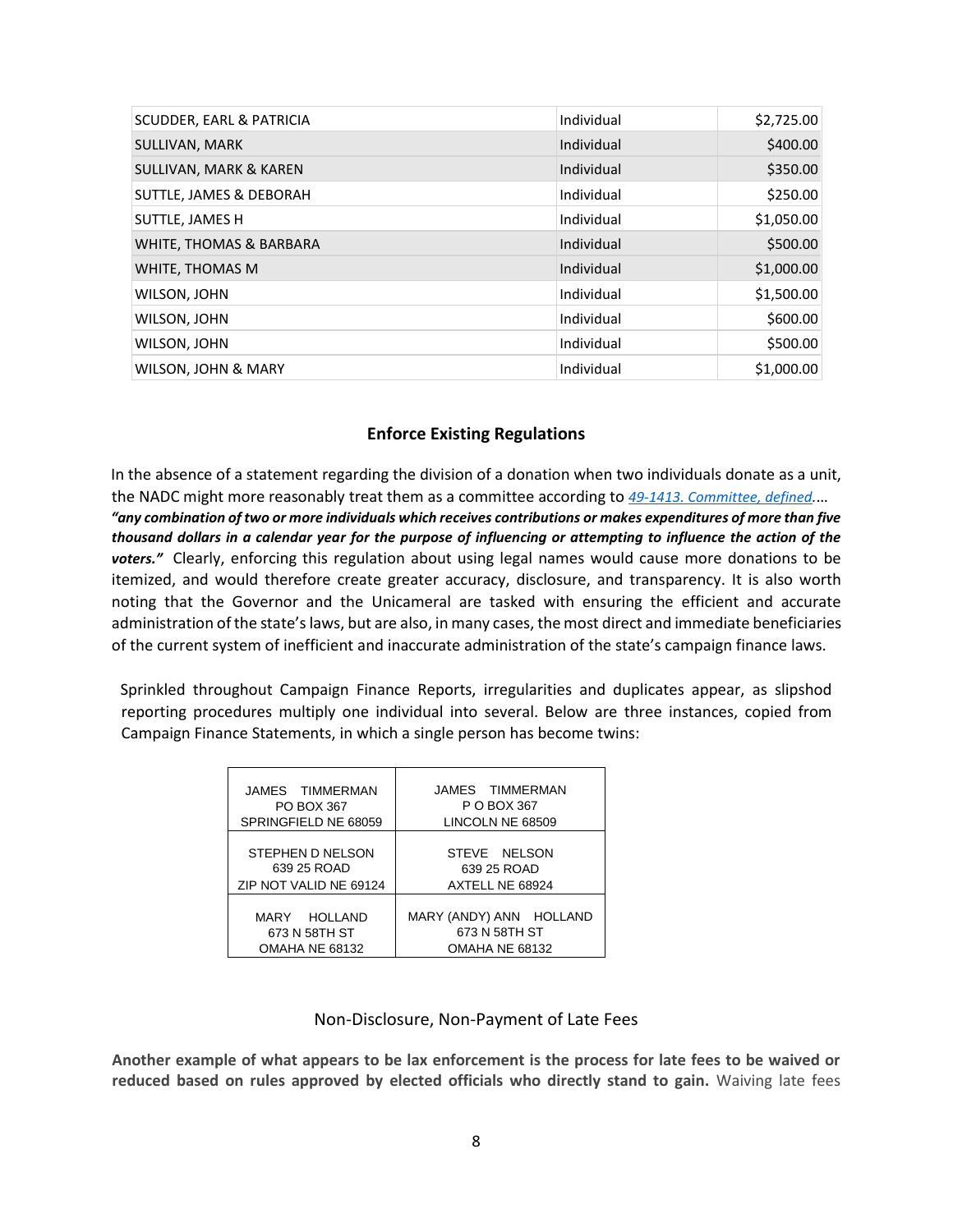excuses elected officials, candidates, lobbyists, and others subject to NADC regulation from penalties when their reports are not filed on time.

For each day a report is late, a \$25 fee is assessed, up to a maximum of \$750. However, policy has been put in place allowing waiving a late fee the first time a report is late; the second time it is reduced to \$25; the third time, the full fee is due. Every two years the fee-waiving clock is reset, and the rule starts over.

Based on information provided by the NADC requested for this study, in 2016 about \$180,000 in fees was waived, \$50,000 was collected and \$20,000 was owed. Here are examples of those who had their late fees waived or reduced:

- Great Plains Communication (NE largest independent telecommunications company) assessed \$750, waived;
- Mueller Robak (a top lobbying firm) assessed \$750, waived;
- Novartis Pharmaceuticals Corp., assessed \$750, reduced to \$25;
- Smithfield Foods (world's largest pork processor), assessed \$750, reduced to \$25; State Sen. Jim Scheer (speaker of the Legislature) assessed \$225, waived.

Late fees are not treated the same as NADC violations. The NADC website displays a listing of violations in the [Enforcement Actions](http://www.nadc.nebraska.gov/en/EnforcementActionsOfTheCommission.html) section. Another link leads to the actual documents, complete with the violators' signatures. In 2016 there were three settlements totaling \$2,000; in 2017 there were four settlements totaling \$5,000. In addition, the NADC issues a press release with each enforcement action.

The website contains **no information about late fees** and there are no press releases with lists of the offenders, although late fees are many times greater than civil penalties. The state is volunteering to not collect a substantial sum of money from parties who have clearly violated the law—and this forsaking of potential revenue occurs without a ripple of protest or comment from elected officials, many of whom portray themselves as tough on crime and often loudly lament the state's budget shortfalls.

## In-Session Fund Raisers

According to the [National Conference of State Legislatures,](http://www.ilga.gov/joint/Documents/Articles%20from%20the%20National%20Conference%20of%20State%20Legislatures%20-%20States%20that%20Prohibit%20Campaign%20Contributions%20During%20Legislative%20Sessions.pdf) 28 states place restrictions on campaign contributions during a legislative session. Nebraska isn't one of them, which at first glance matches some of our neighboring states but not upon closer inspection.

**In practice, in-session fundraisers allow Nebraska State Senators to legally collect unlimited donations from individuals, unions, political parties, PAC's, and lobbyists exactly at the moment when they are voting on key legislation.** From the chart below it would appear Nebraska's lack of regulation matches, Missouri, South Dakota and Wyoming rules, however:

- Missouri and Wyoming ban *all* corporate and union contributions—in session or otherwise.
- South Dakota places a \$1000 limit on corporate and union contributions.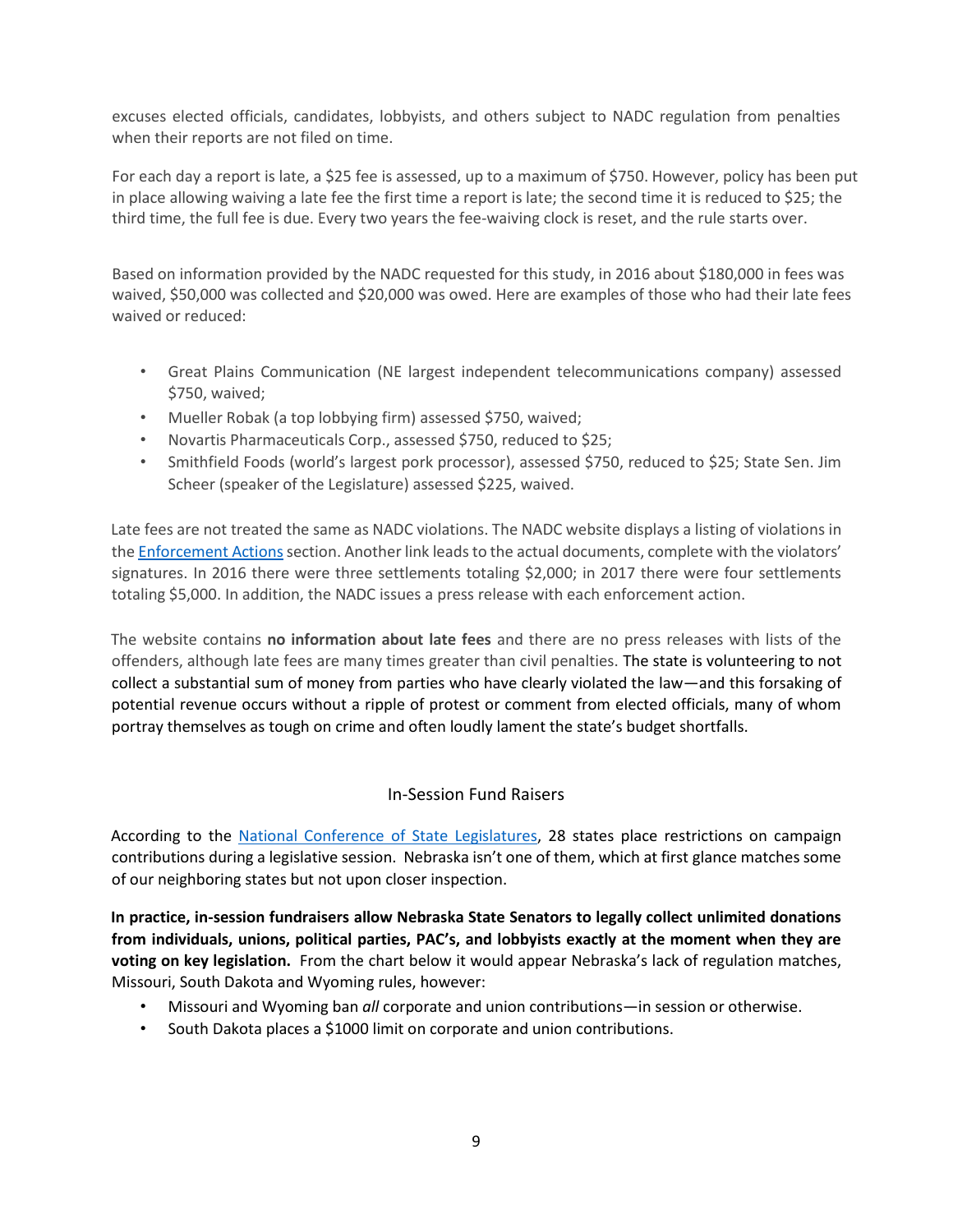| $STATE$ + | <b>In-Session Rule</b>                                                                                                                                                                                                                                                                                                                                                                                                                        |
|-----------|-----------------------------------------------------------------------------------------------------------------------------------------------------------------------------------------------------------------------------------------------------------------------------------------------------------------------------------------------------------------------------------------------------------------------------------------------|
| Colorado  | Lobbyists and the principals of lobbyists are <b>prohibited</b> from making a contribution<br>to a member of or candidate for the general assembly or to any statewide officer<br>or a candidate for statewide office when the general assembly is in regular session                                                                                                                                                                         |
| lowa      | Political action committees and lobbyists are prohibited from making campaign<br>contributions to the campaign of an elected state official, member of the<br>Legislature or candidate for state office during a regular session of the Legislature                                                                                                                                                                                           |
| Kansas    | No registered lobbyist or political committee shall make a contribution to any<br>legislator, legislative candidate or candidate committee, or state officer elected on<br>a statewide basis or candidate or candidate committee for such officer or<br>candidate, between Jan. 1 of each year and prior to adjournment sine die of the<br>regular session of the Legislature, or at any other time in which the Legislature is in<br>session |
| Missouri  | no legal reference                                                                                                                                                                                                                                                                                                                                                                                                                            |
| Nebraska  | no legal reference                                                                                                                                                                                                                                                                                                                                                                                                                            |
|           | South Dakota no legal reference                                                                                                                                                                                                                                                                                                                                                                                                               |
| Wyoming   | no legal reference                                                                                                                                                                                                                                                                                                                                                                                                                            |

The regulations put in place by our neighbors have effectively shut down or limited in session fundraisers while in Nebraska, State Senators' campaign committees remain open for business throughout the legislative session. This is where Nebraska's lack of campaign donation limits coupled with the \$250 Black Hole and no limit on in-session fundraising create a synergistic multiplier effect. What happens in Nebraska simply wouldn't happen (legally) in other states.

## **Campaign Extortion?**

The Unicameral is in session and 350 lobbyists are eager to win favor. What a perfect time to hold a fundraiser breakfast at Billy's or the Nebraska Club. Of course, the Senators are not influenced by campaign contributions and the lobbyists give generously with no strings attached. A restaurant like Billy's is closed to the public for breakfast. The public and the press are not permitted to witness the transactions. Lobbyists and Senators send out private invitations usually asking lobbyists for a \$100 contribution at the door while fellow Senators get complimentary passes. **Individual contributions must be kept under \$250 so the contributor's names will not have to be reported**. A Public Service Commissioner appears to hold the record by raising over \$19,000 at a Billy's fundraiser. **Only the total amount raised has to be reported.**  [Nebraska Common Cause](https://www.commoncause.org/nebraska/press-release/jack-gould-campaign-extortion/)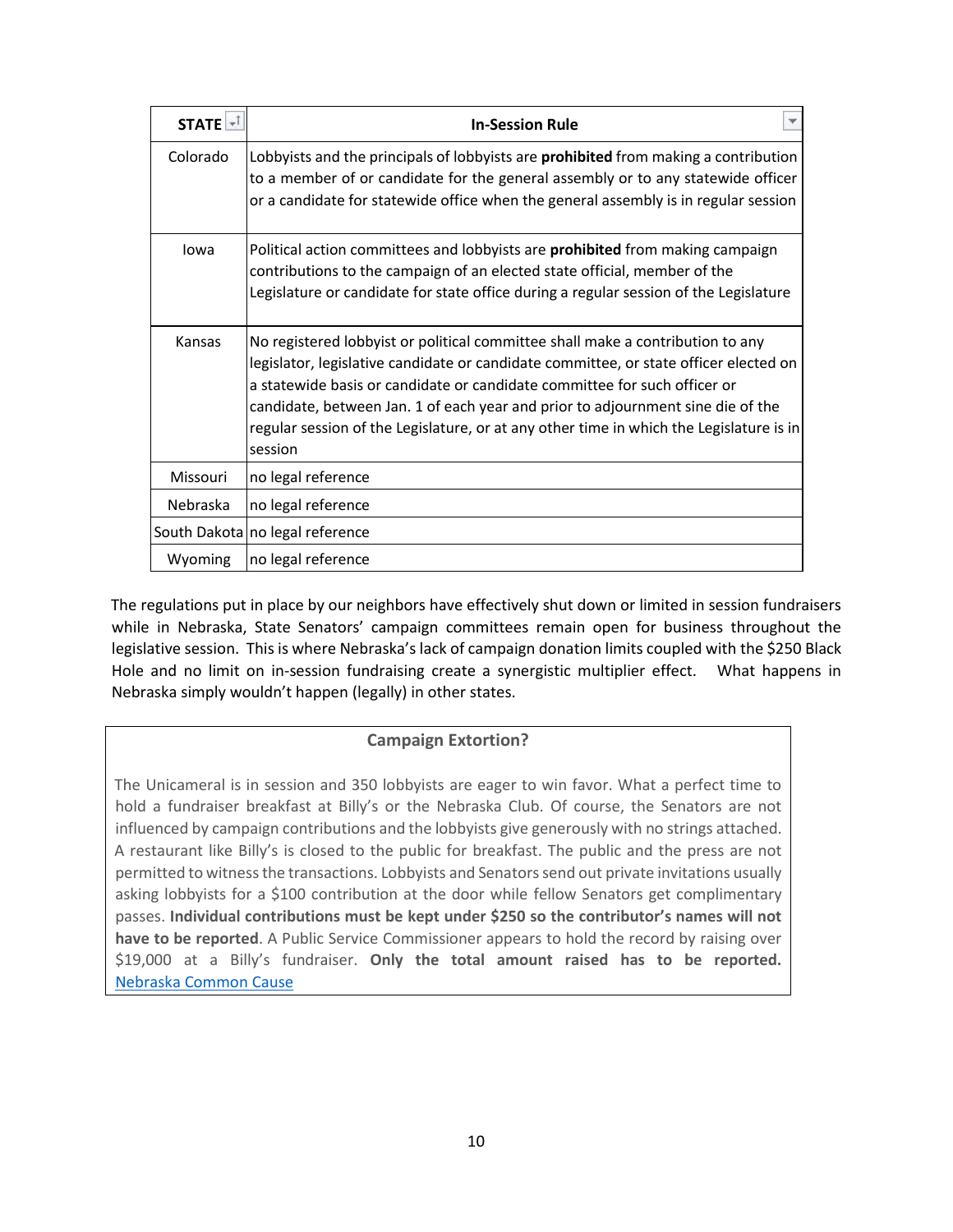#### **Revolving Door—Out and In—No Waiting!**

**Revolving door** is the practice of public officials leaving public service and immediately taking lobbying jobs. Alternate terms include "cooling-off period," "mandatory waiting period," and other variations. Here in Nebraska we don't need to use any of these terms because in Nebraska, State Senators have no legal requirement to hold off or cool their jets--not even for one day.

Ethics experts say an unlimited revolving door erodes public trust in government and corrupts policymaking. Ethics laws in most states regulate "revolving door" lobbying by imposing mandatory waiting periods before a legislator may engage in lobbying activities, but **Nebraska is only one of a handful of seven states with no limits on cashing in on recent legislative experience** and immediately lobbying those who, until perhaps just hours ago, were fellow elected officials on the floor of the Legislature. As the chart below indicates, Nebraska is, once again, an outlier in its lack of regulation:

|                        | <b>STATE + Source: National Conference of State Legislatures</b>                                                                                                                                                                                                                                                                                                                                                                                                                                                                                                                                                                                                                                                                                                                              |
|------------------------|-----------------------------------------------------------------------------------------------------------------------------------------------------------------------------------------------------------------------------------------------------------------------------------------------------------------------------------------------------------------------------------------------------------------------------------------------------------------------------------------------------------------------------------------------------------------------------------------------------------------------------------------------------------------------------------------------------------------------------------------------------------------------------------------------|
| Colorado               | No statewide elected officeholder or member of the general assembly shall personally<br>represent another person or entity for compensation before any other statewide elected<br>officeholder or member of the general assembly, for 2 years following vacation of office.<br>C.R.S.A. Const. Art. 29, § 4.                                                                                                                                                                                                                                                                                                                                                                                                                                                                                  |
| lowa                   | A person who serves as a member of the general assembly shall not act as a lobbyist during<br>the time in which the person serves, or within 2 years after termination of service. lowa Code<br>Ann. § 68B.5A.                                                                                                                                                                                                                                                                                                                                                                                                                                                                                                                                                                                |
| <b>Kansas</b>          | No generalized mandatory waiting period by statute found. However, there is a bar on<br>accepting employment for 2 years if participated as a state officer in the making of any<br>contract with the prospective employer. Shall not, for 1 year after expiration of a term, be<br>interested in any contract with the state or represent any person in a court proceeding<br>attacking any legislative action taken or enactment made during any such term as a legislator<br>as being unconstitutional due to error in the legislative process. Kan. Stat. Ann. § 46-233. Shall<br>not, within 1 year after the end of a term, receive any civil appointment to a state office<br>created by law during the last term for which such person had been elected. Kan. Stat. Ann. §<br>46-234. |
| <b>Missouri</b>        | month prohibition on lobbying for any former legislator based on the expiration of any term<br>of office or after he or she vacates office. Excludes unpaid lobbyists or those who act, serve,<br>or register as a lobbyist for a state department or agency. Mo. Ann. Stat. § 105.455. Term<br>extended to two years by constitutional amendment passed via ballot measure during the<br>November 2018 election.                                                                                                                                                                                                                                                                                                                                                                             |
| <b>Nebraska</b>        | No mandatory waiting period by statute found.                                                                                                                                                                                                                                                                                                                                                                                                                                                                                                                                                                                                                                                                                                                                                 |
| South<br><b>Dakota</b> | No elected officer may be compensated, act, or register as a lobbyist, other than a public<br>employee lobbyist, for 2 years after termination of service. S.D. Codified Laws § 2-12-8.2.                                                                                                                                                                                                                                                                                                                                                                                                                                                                                                                                                                                                     |
| Wyoming                | No mandatory waiting period by statute found.                                                                                                                                                                                                                                                                                                                                                                                                                                                                                                                                                                                                                                                                                                                                                 |

#### **Revolving Door/Cooling Off--Multi-state Comparison**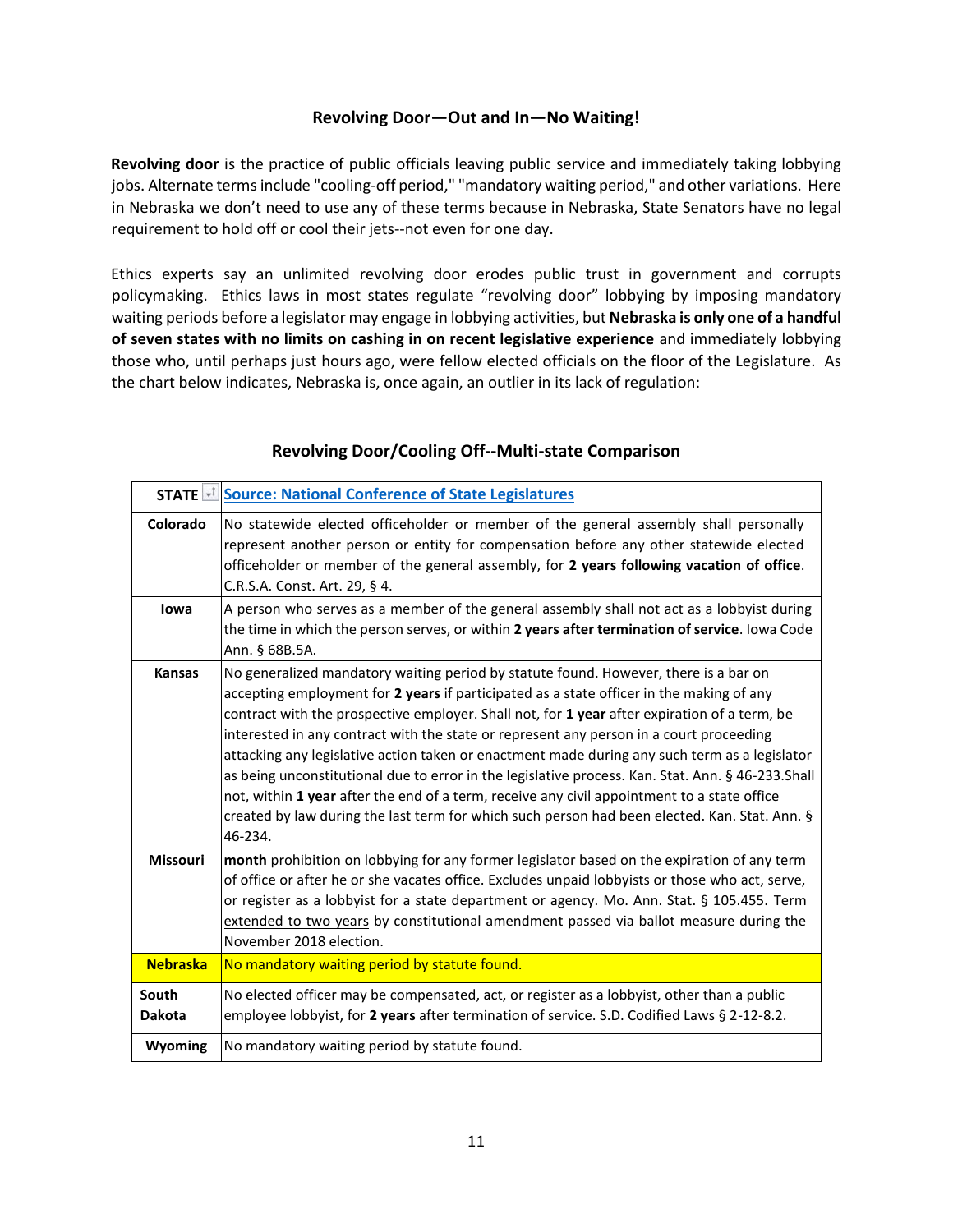# **The Gifts That Keep on Giving**

Nebraska campaign finance law allows candidate committees to donate to each other. This has created an environment where money flows freely between and among campaign committees allowing virtually unlimited donations with the effect of soaking up access and compliance from fellow elected officials. In Nebraska, candidate committees are not just purchasing a few tickets to help out fellow candidates--these are significant donations. Donors should rightfully be concerned how their contributions are being used and whose pockets they end up in. A list of 2016-17 State Senator campaign committee donations to other campaign committees is at the end of part 2.

Most of the states surrounding Nebraska have limited or outright banned campaign to campaign donations. In the chart following, note Iowa's law appears to be similar to Nebraska's except there is a limit to purchasing two fundraising tickets and the candidate must actually attend. Nebraska law makes no such similar provision which basically throws the door open to another way of making more unlimited contributions.

| <b>State</b>        | <b>Campaign to Campaign Donation Rule</b>                                                                                                                                                                                                                                                                                                                     |
|---------------------|---------------------------------------------------------------------------------------------------------------------------------------------------------------------------------------------------------------------------------------------------------------------------------------------------------------------------------------------------------------|
| Colorado            | Colorado law <b>prohibits</b> candidates and candidate committees from accepting contributions from<br>another candidate committee (local, state, or federal).                                                                                                                                                                                                |
| lowa                | Only fundraiser tickets for a candidate or PAC event for up to two people, as long as they attend.                                                                                                                                                                                                                                                            |
| <b>Kansas</b>       | Kansas prohibits a candidate from donating his or her campaign funds to any other candidate for federal,<br>state, or local office or to any PAC.                                                                                                                                                                                                             |
| Missouri            | Article VIII, Section 23.3(4) prohibits a candidate committee from giving to or accepting a contribution<br>from other candidate committees, including federal candidate committees.                                                                                                                                                                          |
| Nebraska            | Candidate committee shall not make a contribution to or an independent expenditure in behalf of<br>another candidate committee, except that a candidate committee may make a contribution to<br>another candidate committee for a fundraising event of such other candidate committee.                                                                        |
| <b>South Dakota</b> | Contributions received by a candidate campaign committee may only be used for: A purpose related to<br>a candidate's campaign; Expenses incident to being a public official or former public official; or<br>Donations to any other candidate, political committee, or nonprofit charitable organization.                                                     |
| <b>Wyoming</b>      | Except as otherwise provided in this section, no organization of any kind including a candidate's<br>campaign committee organized under W.S. 22-25-101, directly or indirectly through any officer,<br>member, director or employee, shall contribute funds, other items of value or election assistance<br>directly to any candidate or group of candidates. |
| Federal             | The maximum donation a lawmaker can give a candidate from his or her campaign account is \$1,000<br>per election.                                                                                                                                                                                                                                             |

Once again, compared to other state laws, Nebraska law seems intentionally vague creating a situation which allows politicians to use money which is technically not their own to exert power and influence over other candidates and elected public officials.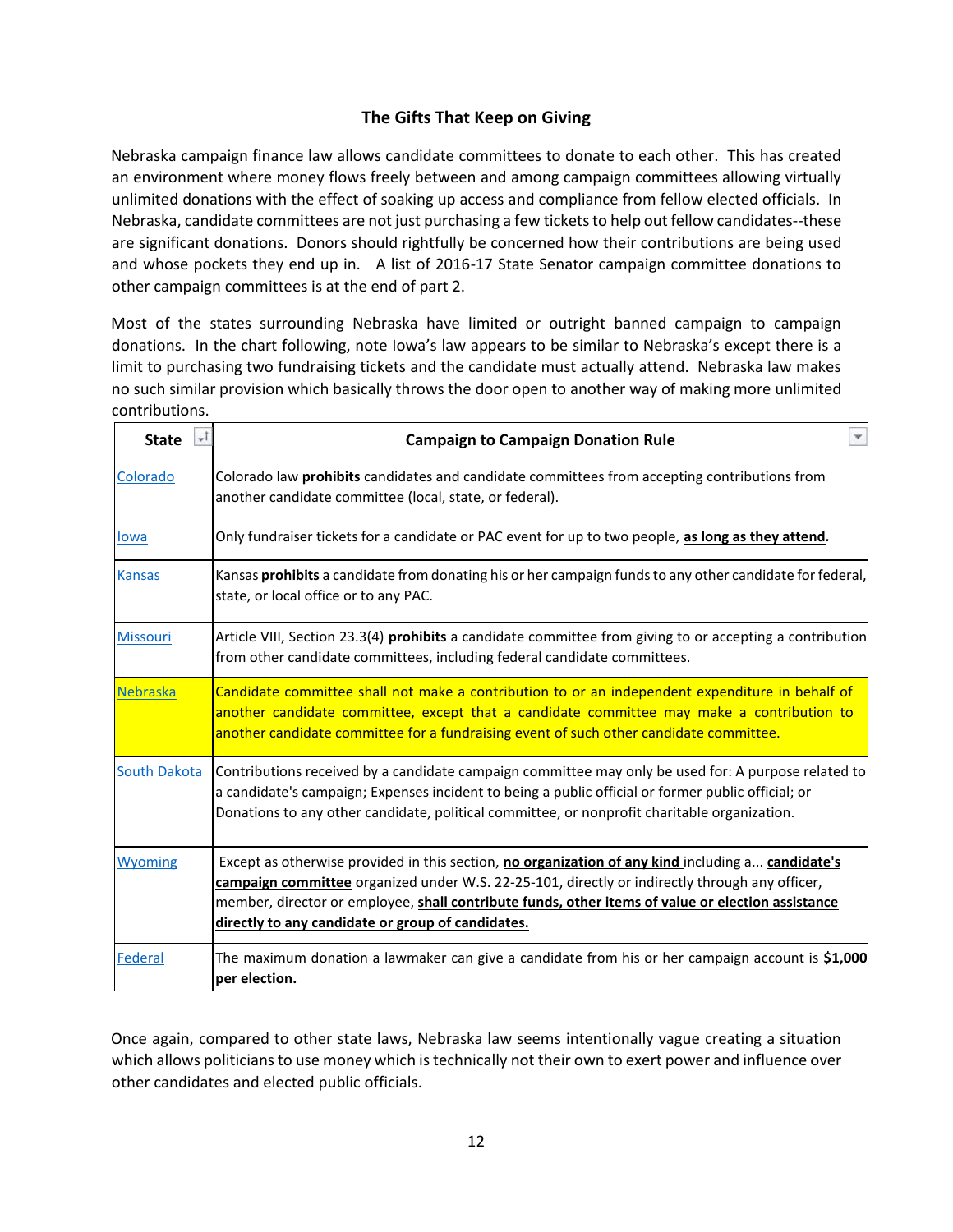# Pay-to-Play the Nebraska Way

Pay-to-play is the all-too-common practice of an individual or business entity making campaign contributions to a public official with the hope of gaining a lucrative government contract. Usually, though not always, pay-to-play abuses do not take the form of outright bribery for a government contract. Rather, pay-to-play more often involves an individual or business entity buying access for consideration of a government contract. Using campaign contributions to influence the awarding of government contracts damages the integrity of the contracting process and undermines the public's confidence in government.

Like sixteen other states Nebraska has regulations regarding pay-to-play but they affect only state lottery contracts. [Pay-to-P](https://www.citizen.org/sites/default/files/pay-to-play_state_summary_report.pdf)lay [Restrictions on Campaign Contributions from Government Contractors, 2016](https://www.citizen.org/sites/default/files/pay-to-play_state_summary_report.pdf) [O](https://www.citizen.org/sites/default/files/pay-to-play_state_summary_report.pdf)ur neighboring states also do not have pay-to-play regulations in place, but most have bans on corporate contributions and other limits which serve to curb *some* pay-to-play.

# Case Study--Pay to Play

In 2016, [t](http://das.nebraska.gov/materiel/purchasing/contracts/pdfs/71165(o4)awd.pdf)he Nebraska Department of Administrative Services (DAS) awarded the largest [contract](http://das.nebraska.gov/materiel/purchasing/contracts/pdfs/71165(o4)awd.pdf) [i](http://das.nebraska.gov/materiel/purchasing/contracts/pdfs/71165(o4)awd.pdf)n Nebraska history—valued at more than \$1 billion annually—to three vendors for Managed Medicaid Services. During this time, a tsunami of contributions flooded in from the bidders to the Governor, the Republican Party, and State Senators, including the entire Health and Human Services (HHS) Legislative Committee which had oversight of the agency responsible for Medicaid, the Nebraska Department of Health and Services (NDHHS). [Centene,](https://www.centene.com/products-and-services/state-and-national-solutions/medicaid.html) a Fortune 500 firm, known in Nebraska as [Nebraska Total Care,](https://www.nebraskatotalcare.com/) washed over the other bidders in terms of campaign donations and lobbying, and came out on top as one of three companies awarded the coveted contract.

According to a 2012 St Louis-Post Dispatch article, Centene's business plan was, "Save the states between 5 percent and 8 percent of the cost of care for their poorest, sickest and youngest patients—and pocket a piece of the difference.["](https://fremonttribune.com/news/local/govt-and-politics/questions-surround-contractors/article_69c5b8eb-6f26-5741-910d-a04f5bb35aa0.html) [Fremont Tribune](https://fremonttribune.com/news/local/govt-and-politics/questions-surround-contractors/article_69c5b8eb-6f26-5741-910d-a04f5bb35aa0.html)

The lo[s](http://das.nebraska.gov/materiel/purchasing/5151/Aetna%20Protest%203-21-2016.pdf)ing bidders [protested](http://das.nebraska.gov/materiel/purchasing/5151/Aetna%20Protest%203-21-2016.pdf) and sought redress in a court of law but found no relief. Coventry Health [Care](https://casetext.com/case/coventry-health-care-of-neb-inc-v-neb-dept-of-admin-servs-1) [of Neb., Inc. v. Neb. Dep't of Admin. Servs.](https://casetext.com/case/coventry-health-care-of-neb-inc-v-neb-dept-of-admin-servs-1)

The newly revamped Nebraska Medicaid Program, renamed Heritage Health, went into effect January, 2017. Just five months after it began protests erupted. Centene's Nebraska Total Care received a notice of serious deficiencies from the state Medicaid division because of specific concerns that providers were not adequately addressed, including not paying them in a timely manner **[Questions surround contractors](https://fremonttribune.com/news/local/govt-and-politics/questions-surround-contractors/article_69c5b8eb-6f26-5741-910d-a04f5bb35aa0.html)** 

**"They're screwing things up every which way they can. The errors are over and over and over again," said Topher Hansen, CEO of CenterPointe[.](https://www.omaha.com/livewellnebraska/health/nebraska-s-new-medicaid-managed-care-system-blamed-for-problems/article_77b8ccea-651c-55dc-a35b-ec3b6d2a3ad0.html)** [Nebraska's new Medicaid](https://www.omaha.com/livewellnebraska/health/nebraska-s-new-medicaid-managed-care-system-blamed-for-problems/article_77b8ccea-651c-55dc-a35b-ec3b6d2a3ad0.html) [managed care system blamed for problems with billing and getting approval for care](https://www.omaha.com/livewellnebraska/health/nebraska-s-new-medicaid-managed-care-system-blamed-for-problems/article_77b8ccea-651c-55dc-a35b-ec3b6d2a3ad0.html)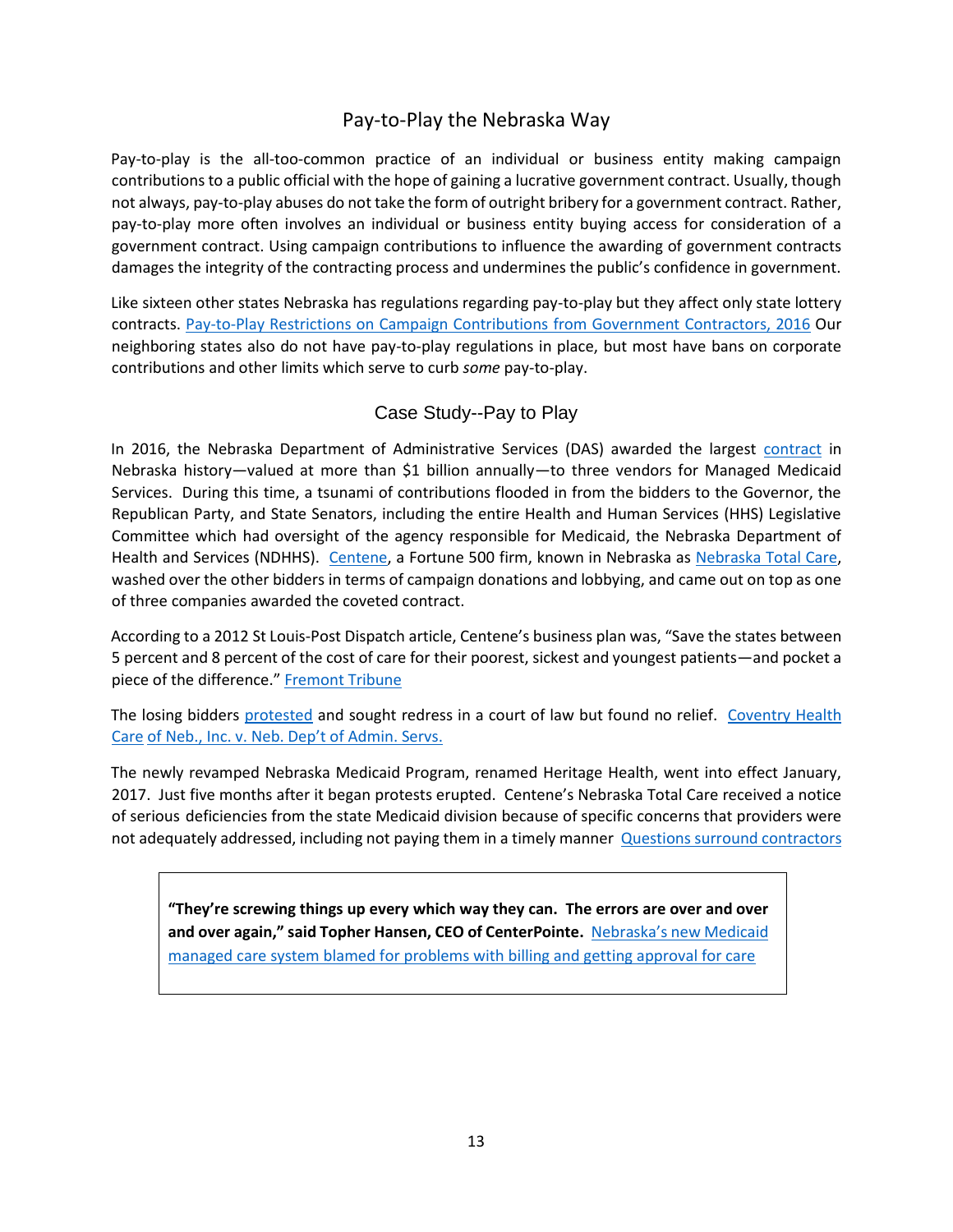#### Nebraska joined in the chorus of other states expressing dissatisfaction with Centene:

- "Two of **California**'s most profitable insurers, Centene and Anthem, ran some of California's worstperforming Medicaid plans, state quality scores and complaints in government records show. California officials have been clawing back billions of dollars from health plans after the fact.["](https://www.stltoday.com/news/local/state-and-regional/states-funnel-billions-to-medicaid-insurers-like-centene-but-who/article_d7f7fe5c-2bb1-5f4c-9ac2-e40e87879459.html)  $St$ [Louis-Post Dispatch](https://www.stltoday.com/news/local/state-and-regional/states-funnel-billions-to-medicaid-insurers-like-centene-but-who/article_d7f7fe5c-2bb1-5f4c-9ac2-e40e87879459.html)
- "The corporation selected to help manage **Iowa'**s controversial privatized Medicaid system has faced serious charges of mismanagement resulting in at least **\$23.6 million in penalties** in more than a **dozen states**, a Des Moines Register investigation shows. [Iowa Total Care, a subsidiary of](https://www.desmoinesregister.com/story/news/health/2018/05/21/centene-replace-amerihealth-iowa-medicaid-manager/630758002/) [Centene, was awarded a state Medicaid contract in May](https://www.desmoinesregister.com/story/news/health/2018/05/21/centene-replace-amerihealth-iowa-medicaid-manager/630758002/) [by](https://www.desmoinesregister.com/story/news/health/2018/05/21/centene-replace-amerihealth-iowa-medicaid-manager/630758002/) the Iowa Department of Human Services despite scoring nearly 14 points lower on its evaluation than when it had applied and was rejected in 2015, public records show." [Des Moines Register](https://www.desmoinesregister.com/story/news/investigations/2018/07/01/iowa-new-private-medicaid-company-troubled-past-centene-millions-dollars-penalties/637740002/)
- Centene paid Kentucky \$7.5 million to settle a lawsuit alleging it wrongfully terminated its Medicaid agreement and cost the state \$28 million to \$40 million[.](https://www.modernhealthcare.com/article/20161104/NEWS/161109948/centene-and-kentucky-settle-medicaid-managed-care-contract-spat) [Modern Healthcare](https://www.modernhealthcare.com/article/20161104/NEWS/161109948/centene-and-kentucky-settle-medicaid-managed-care-contract-spat)

State Sen. Merv Riepe, HHS committee chair, urged patience with the process, noting the new managed care system was only in its sixth month of operation. "We cannot tolerate low standards but the department (HHS) is not and never will be perfect," he said according to a[n](https://www.omaha.com/livewellnebraska/consumer/one-of-three-companies-managing-medicaid-in-nebraska-faces-sanctions/article_02ddd0c9-7fa0-5b61-8446-4a049a4eed33.html) [Omaha World Herald article](https://www.omaha.com/livewellnebraska/consumer/one-of-three-companies-managing-medicaid-in-nebraska-faces-sanctions/article_02ddd0c9-7fa0-5b61-8446-4a049a4eed33.html)*.* The article failed to mention Riepe had accepted over \$7,500 in donations from Centene, the most received by any State Senator.

Riepe spoke up again objecting to Kate Bolz's LB442 that would have created a special committee charged with looking at the quality of care, cost of services, coordination of care and other aspects of Medicaid. Riepe said he didn't believe there were enough votes on the Legislature's Executive Board to advance LB442, but if the bill did get out of committee, he vowed to fight it vigorousl[y. OWH](https://www.omaha.com/livewellnebraska/effort-to-create-special-panel-to-oversee-nebraska-s-new/article_4bf1ca75-3247-54cf-a883-941fccef1b43.html) That was a prescient observation, considering the chair of the powerful Executive Committee, Dan Watermeier, had accepted \$2000 in Centene donations[. dataomaha](https://www.dataomaha.com/campaign-finance/16CUA08808/centene-management-company-llc) (Note: These donations were received after Watermeier had run unopposed for a second term in 2016. Clearly the intent of the donation was not to help him get elected to the legislature as he was term limited.) The bill, as might be expected, didn't get out of committee and oversight remained in the HHS committee where every member had also accepted Centene donations. Riepe said the proposed oversight committee represented an attempt to usurp the responsibility of the HHS Committee which was most likely, true.

In addition to \$79,500 in direct campaign donations to State Senators, Centene donated another \$22,000 to the Nebraska Republican Party and \$55,000 to Governor Ricketts. Add to that, another \$338,752 in reported lobbying expenses--Centene employed a top lobbying firm with ties to the Governor, [CP](http://www.pacesage.com/chris-peterson/) [Strategies.](http://www.pacesage.com/chris-peterson/) 

Centene found safe harbor in Nebraska, no sanction imposed unlike many other states which imposed millions in penalties. Our legislators and governor might have chosen another path---to stand up for Nebraska's [242,529](https://www.kff.org/health-reform/state-indicator/total-monthly-medicaid-and-chip-enrollment/?currentTimeframe=0&sortModel=%7B%22colId%22:%22Location%22,%22sort%22:%22asc%22%7D) Medicaid recipients and the providers who serve them, another opportunity lost by Nebraska's Second House. The Second House spoke up well and passionately, but it's hard to be heard over the din of teeming flood waters of cash and influence.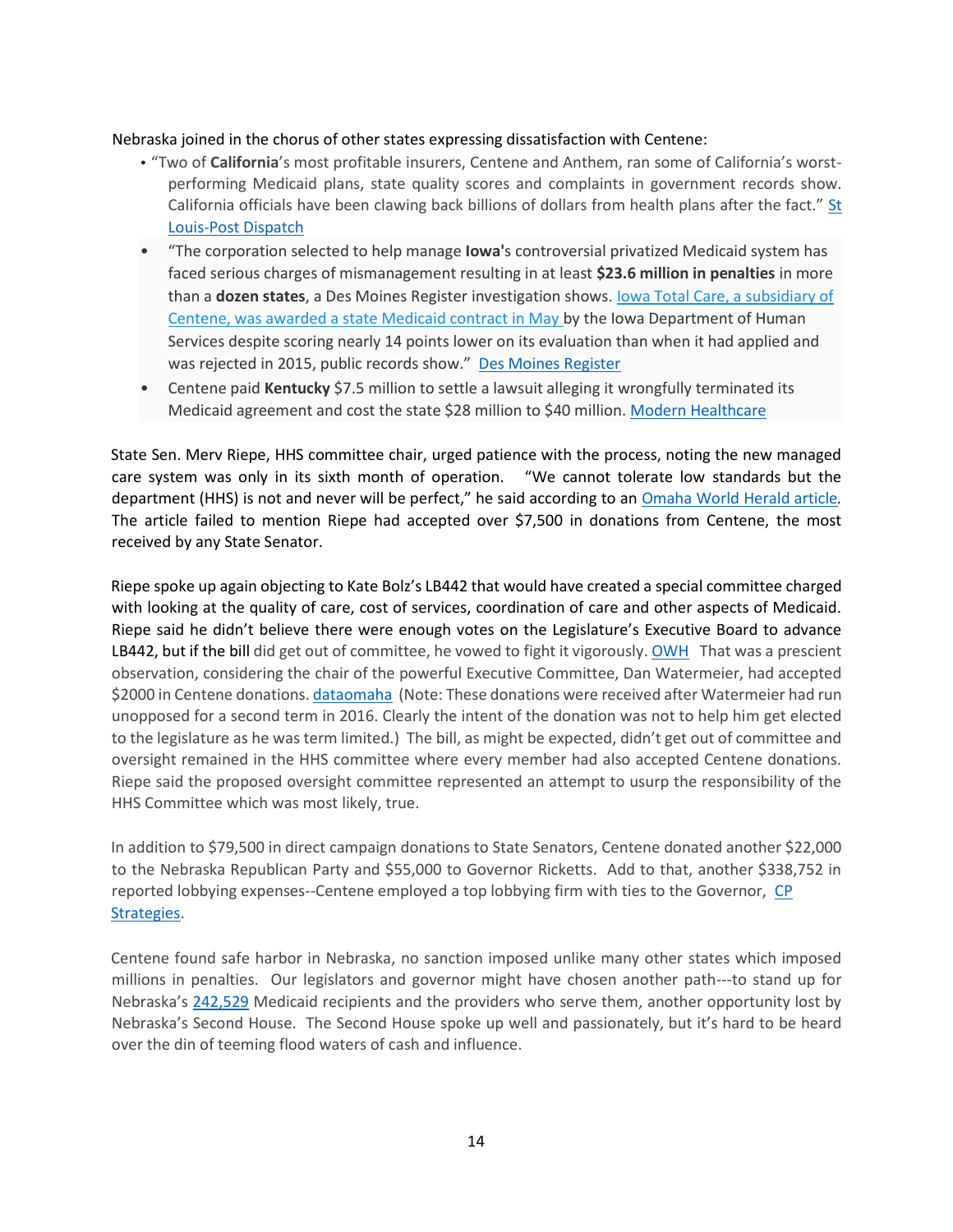## Judicial Review

Nebraska allows unlimited campaign donations from those who would wish to do business with the state, the only exception being lottery vendors. That in itself is startling, but add to this--even billion-dollar Medicaid contracts are not subject to judicial review by any court; there is no right to discovery; published vendor materials are not legally binding; prior court decisions do not apply; award decisions are solely at the discretion of politically appointed agency heads, subject only to the limits of bad faith.

In Nebraska, a losing bidder's only recourse is to submit a written protest and meet with the DAS agency representative--in the case of the \$1 billion Medicaid Managed Care contract, a [Ricketts appointee, Bo](https://beatricedailysun.com/opinion/columnists/ricketts-takes-steps-to-cut-red-tape/article_baef8372-5ddd-5380-8791-bab088263161.html) [Bothelho](https://beatricedailysun.com/opinion/columnists/ricketts-takes-steps-to-cut-red-tape/article_baef8372-5ddd-5380-8791-bab088263161.html)

Aetna, one of the losing bidders, claimed "…the state's rescoring process was flawed, ignored standard procedure and violated the law." The company also claimed state officials infringed on its constitutional due process rights by contracting with WellCare and two other organizations before Aetna could fully protest the decision. [Aetna fights Nebraska officials over Medicaid plan picks](https://journalstar.com/news/state-and-regional/govt-and-politics/aetna-fights-nebraska-officials-over-medicaid-plan-picks/article_4353df13-3d97-591f-9661-84c88021846f.html) One factor that might help explain this pattern of preference at the public expense is that donations from Aetna during this time period totaled \$41,000 compared to Centene's \$138,500.

The right to judicial review is one our most basic rights, dating back to the 1803 landmark Supreme Court decisio[n, Marbury v. Madison.](https://www.britannica.com/event/Marbury-v-Madison) If, for example, a Medicaid recipient is denied approval for a \$50 service, he or she has a right to sue in court. The court has the power to decide if the government took the correct action in denying the Medicaid service. However, in Nebraska, losing bidders for the largest government contract in Nebraska history discovered they lacked the same right to judicial review that a Medicaid recipient would have in a dispute over a \$50 medical claim.

Most states have adopted all or part of the [American Bar Association's Model for Public Procur](http://apps.americanbar.org/abastore/products/books/abstracts/5390260overview_abs.pdf)[ement](http://apps.americanbar.org/abastore/products/books/abstracts/5390260overview_abs.pdf) which provides for a fair and transparent procurement process including the right of judicial review. It contains ethical standards with accompanying sanctions applicable to all participants in the public procurement process. The proposed ethical standards cover conflicts of interest, gratuities and kickbacks, contingent fees, and misuse of confidential information. **Unlike most states, and many of our neighbors, Nebraska allows campaign donors to influence the government procurement process, then forbids judicial review**. In this sense, the absence of effective judicial review amplifies the effects of the state's failure to regulate pay to play coupled with no donation limits.

Unlike in Nebraska, judicial review of procurement decisions is specifically authorized and available in more than half of the states in the United States, as well as in the District of Columbia. Judicial review is authorized in many of Nebraska's neighboring states, including Iowa, Colorado and Missouri. Judicial review of state procurement decisions is specifically authorized by statute in the majority of these states. Several of the states, including Idaho, Iowa, Maine, Maryland, Montana, Nevada, and Oklahoma, authorize judicial review of procurement decisions pursuant to those states' respective Administrative Procedure Acts*.* **Similarly, Nebraska has not adopted the American Bar Association State and Local Model Procurement Code."** [Caveat Vendor, The Case for](https://www.kutakrock.com/files/Uploads/Images/NebraskaLawyercaveatvendor.pdf) [Repairing Nebraska's Procurement Process](https://www.kutakrock.com/files/Uploads/Images/NebraskaLawyercaveatvendor.pdf)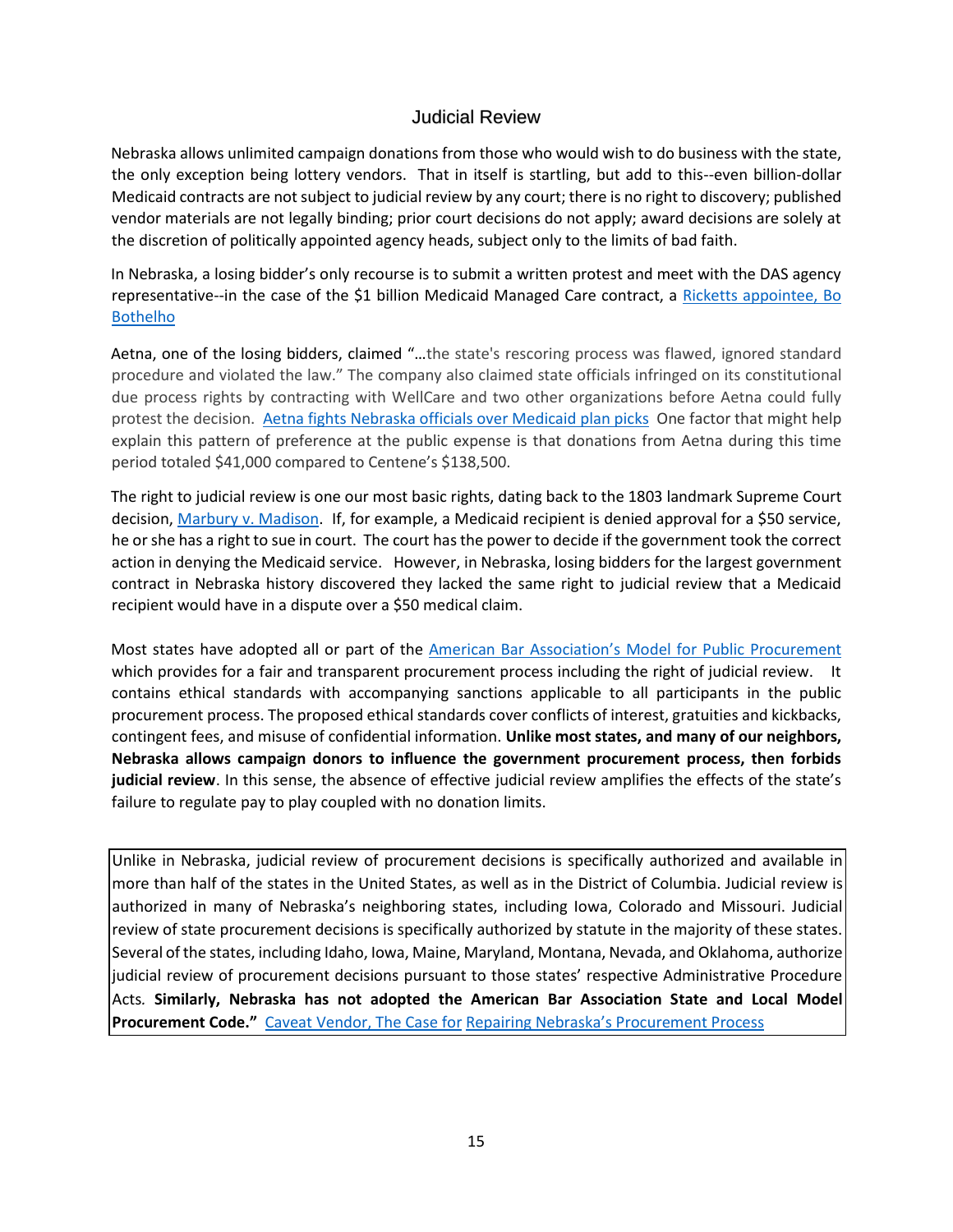When the bidding system is flawed and perceived to be driven by pay-to-play, the end result is that qualified bidders with good reason may choose to bypass our state in favor of states with a less arbitrary process. This has led companies to question if Nebraska is open for honest business. [Journal Star 8/26/18](https://journalstar.com/news/state-and-regional/govt-and-politics/is-nebraska-open-for-business-companies-say-state-s-bidding/article_a9562ab4-5960-5bc5-a64b-27dcb520da27.html)

# **Educating or Electioneering?**

In 2016, three incumbent Senators seeking a second term—Les Seiler, Al Davis, and Jerry Johnson— faced a deluge of attack ads and robo-calls paid for b[y](http://conservativetransparency.org/org/trees-of-liberty/) [Trees of Liberty](http://conservativetransparency.org/org/trees-of-liberty/) an[d Americans for Prosperity.](http://conservativetransparency.org/org/americans-for-prosperity/) All three lost their bid for a second term. Although inaccurate claims are common in campaigns, the information distributed by these organizations in the days prior to the November election could be quite accurately described as especially and conspicuously misleading, including brazenly erroneous misrepresentations of Seilers' nearly perfect attendance record at the Unicameral or Al Davis' residency within his district.

Both groups are classified by the Internal Revenue Service as  $501(c)(4)$  non-profit corporations and therefore are legally allowed to keep the names of their donors hidden from public view. Since the ads were determined to be educational rather than political, they did not come under NADC regulation. Nebraska voters may suspect, but to this day do not know who was behind these false ads and robo-calls which, even by stretching the farthest limits of the definition of "educational," could not be considered enlightening or factual.

Most ordinary Nebraskans share a common ability to spot a political ad when they see one, but apparently once elected to the Unicameral that ability is lost.

## **Free Speech or Just More Unregulated Money in Politics?**

According to an attorney representing Americans for Prosperity: "AFP's communications are not distributed in assistance of, or in opposition to, the nomination or election of a candidate, Rather, AFP's communications are distributed to inform citizens of certain aspects of legislative records, cite specific pieces of legislation and discuss policy implications. A communication that merely informs citizens of a legislator's record does not constitute 'express advocacy,' and does not 'assist' or 'oppose' the election of a candidate. [Senator takes aim at electioneering loophole](https://journalstar.com/legislature/senator-takes-aim-at-electioneering-loophole/article_2ea3a7ec-89a6-56c8-a9f0-599bcfb6be17.html) 

The politics behind these attack ads are beyond the scope of this study. What is at issue is whether Nebraska voters should have the right to know who is bankrolling the overwhelmingly negative and misleading ads that flood our airwaves and mailboxes in the days before an election. Voters should be able to know how much these groups are spending to sway our vote with their so-called "educational" materials.

According to a 50-state analysis by th[e National Institute of Money in Politics,](https://publicintegrity.org/federal-politics/lax-state-rules-provide-cover-for-sponsors-of-attack-ads/) which looked at independent spending disclosure laws and lax rules that provide cover for sponsors of attack ads, Nebraska received an F, scoring 45 out of a possible 100. Fifteen states, including Colorado, had a perfect score. A perfect score meant the states' laws were at least as robust as federal independent spending requirements. Wyoming and Iowa scored 40; Kansas, 45; Missouri, 50; and South Dakota, 60.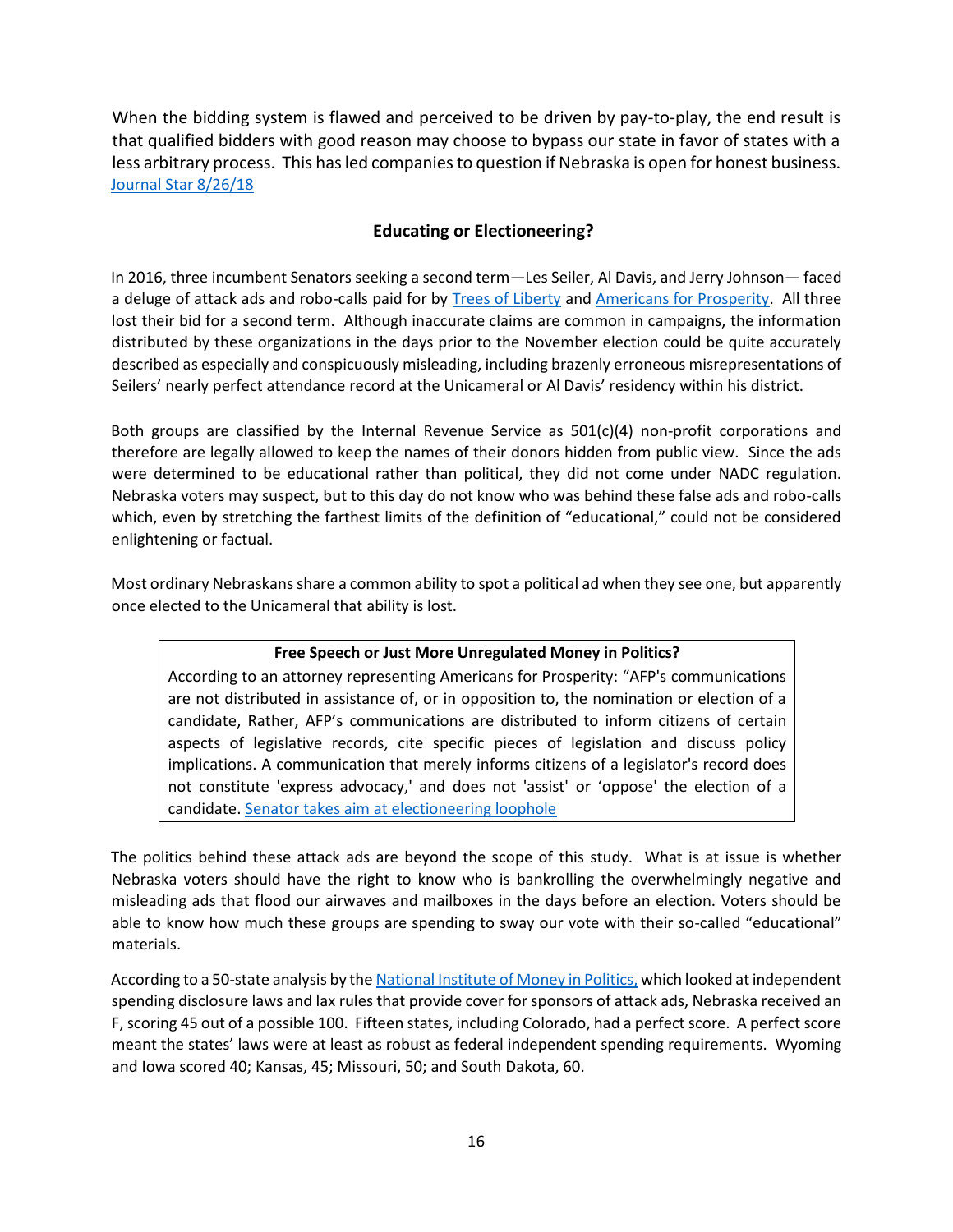#### **Part 2 Summary**

- Nebraska has no limit on donations from individuals.
- Nebraska has no limit on donations from non-individuals.
- Nebraska has a "\$250 Black Hole".
- The NADC does not enforce the requirement to use legal names.
- Nebraska is losing money waiving NADC late fees.
- Nebraska has no limits on elected officials cashing in as lobbyists.
- Nebraska has no limit on in-session fund raisers.
- Nebraska has no pay-to-play restrictions except for lottery vendors.
- Nebraska does not include the right of judicial review in its procurement process.
- Nebraska scores an "F" in regulating attack ads by independent groups.

| 2016-2017 Campaign to Campaign Donations from State Senators |                                                |               |  |
|--------------------------------------------------------------|------------------------------------------------|---------------|--|
| <b>Donor Candidate Committee</b>                             | <b>Recipient Candidate Committee (Tickets)</b> | <b>Amount</b> |  |
| Kathy Campbell For Legislature                               | Mello For Mayor                                | \$1,500.00    |  |
|                                                              | <b>Brad Ashford for Congress</b>               | \$500.00      |  |
|                                                              | Jim Gordon For Legislature                     | \$500.00      |  |
|                                                              | <b>Boswell For School Board</b>                | \$1,000.00    |  |
| Joni Craighead For Legislature                               | Jean Stothert for Omaha                        | \$250.00      |  |
|                                                              | Mary Jane Truemper For County Board            | \$350.00      |  |
| <b>Bolz For Legislature</b>                                  | Mello For Mayor                                | \$1,000.00    |  |
|                                                              | Jane Raybould                                  | \$500.00      |  |
|                                                              | Neighbors for Sean Flowerday                   | \$500.00      |  |
| Fox for Legislature                                          | Pete Ricketts For Governor                     | \$2,163.00    |  |
| <b>Mike Gloor for Legislature</b>                            | Mello For Mayor                                | \$500.00      |  |
| <b>Burke Harr for Legislature</b>                            | <b>Brad Ashford for Congress</b>               | \$1,000.00    |  |
|                                                              | Mello For Mayor                                | \$1,000.00    |  |
|                                                              | Marque Snow for Ops School Board               | \$500.00      |  |
| <b>Hadley For Legislature</b>                                | Jerry Johnson for Legislature                  | \$500.00      |  |
|                                                              | Al Davis for Legislature                       | \$500.00      |  |
|                                                              | Les Seiler for Legislature                     | \$500.00      |  |
| <b>Ken Haar for Legislature</b>                              | Mello For Mayor                                | \$1,000.00    |  |
|                                                              | Anna Wishart for Legislature                   | \$100.00      |  |
|                                                              | Bennie Shobe for City Council                  | \$249.00      |  |
|                                                              | Chuck Hassebrook for Legislature               | \$249.00      |  |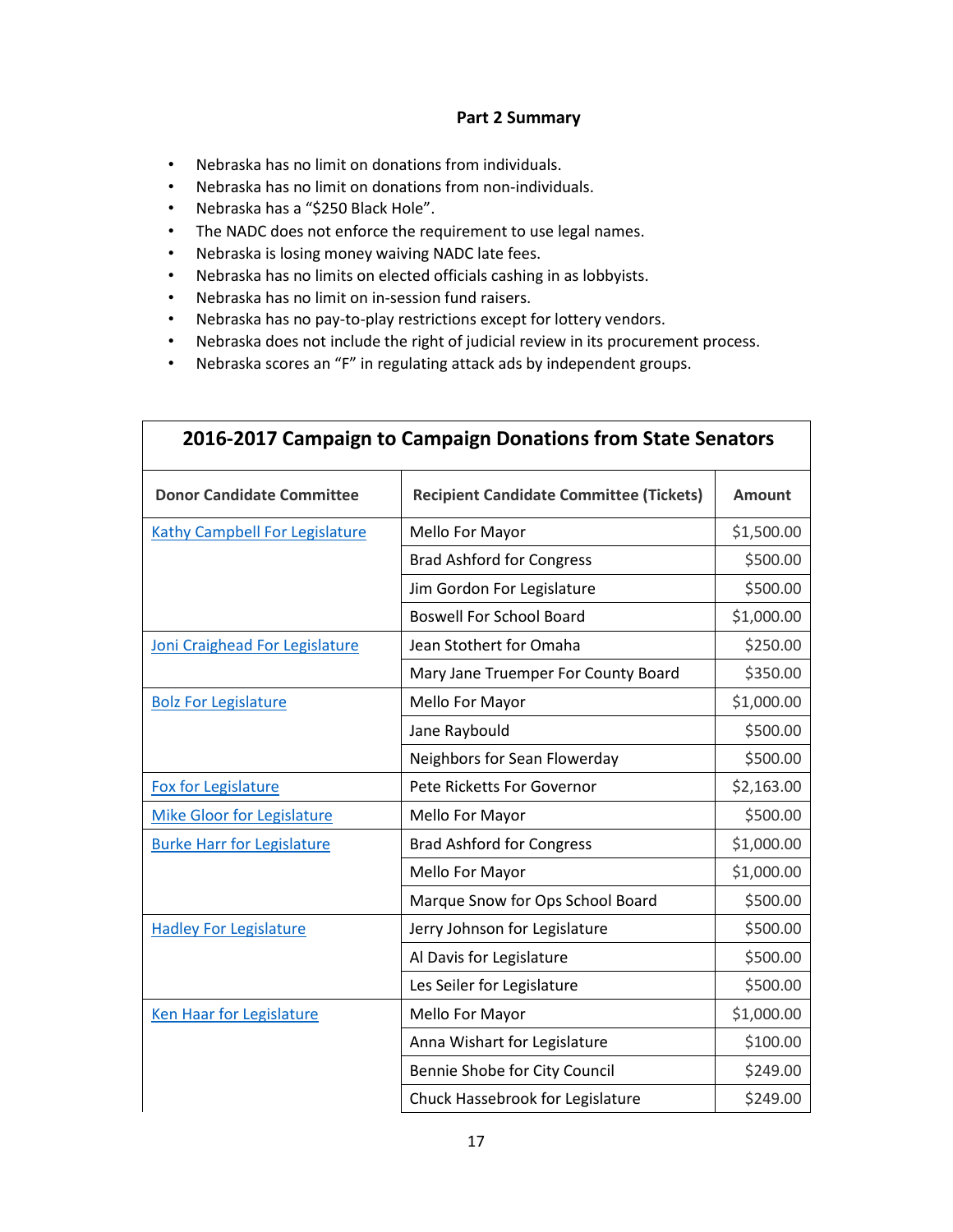|                                    | Friends of Adam Morfeld          | \$100.00    |
|------------------------------------|----------------------------------|-------------|
|                                    | Krist For Nebraska               | \$100.00    |
|                                    | Hansen for Legislature           | \$100.00    |
|                                    | Lathrop for Legislature          | \$249.00    |
|                                    | Leirion for Lincoln              | \$249.00    |
|                                    | McCollister for Legislature      | \$100.00    |
|                                    | Pansing Brooks for Legislature   | \$150.00    |
| <b>Neighbors for Sara Howard</b>   | Mello For Mayor                  | \$1,000.00  |
|                                    | Hansen for Legislature           | \$250.00    |
|                                    | Morfeld for Legislature          | \$250.00    |
|                                    | Pansing Brooks for Legislature   | \$250.00    |
|                                    | Snow for OPS                     | \$500.00    |
| <b>KOLTERMAN FOR LEGISLATURE</b>   | Murante for Legislature          | \$100.00    |
|                                    | Friends of Dan Watermeier        | \$250.00    |
| <b>BOB KRIST FOR LEGISLATURE</b>   | Al Davis for Legislature         | \$800.00    |
|                                    | Committee to Elect Tommy Garrett | \$250.00    |
|                                    | Vargas for Nebraska              | \$500.00    |
|                                    | Mello For Mayor                  | \$1,000.00  |
|                                    | Neighbors for Cavanaugh          | \$500.00    |
|                                    | Dan Quick for Legislature        | \$300.00    |
| <b>LATHROP FOR NEBRASKA</b>        | Mello For Mayor                  | \$1,000.00  |
| <b>MCCOLLISTER FOR LEGISLATURE</b> | Brown for Legislature            | \$300.00    |
| <b>MCCOY FOR NEBRASKA</b>          | Linehan for Legislature          | \$1,000.00  |
|                                    | <b>Bacon for Congress</b>        | \$1,000.00  |
| <b>FRIENDS OF MIKE MCDONNELL</b>   | Neighbors for Jim Rogers         | \$1,000.00  |
|                                    | Mello For Mayor                  | \$5,000.00  |
| <b>FRIENDS FOR ADAM MORFELD</b>    | Mello For Mayor                  | \$1,000.00  |
| <b>NELSON FOR LEGISLATURE</b>      | Jean Stothert for Omaha          | \$400.00    |
| <b>NORDQUIST FOR LEGISLATURE</b>   | Mello For Mayor                  | \$20,000.00 |
|                                    | Friends of Adam Morfeld          | \$1,250.00  |
|                                    | <b>Brad Ashford for Congress</b> | \$500.00    |
|                                    | Neighbors for Cavanaugh          | \$500.00    |
|                                    | Chuck Hassebrook for Legislature | \$300.00    |
|                                    | Friends of Jeff Paris            | \$300.00    |
|                                    | Hansen for Legislature           | \$300.00    |
|                                    | Lathrop for Legislature          | \$1,000.00  |